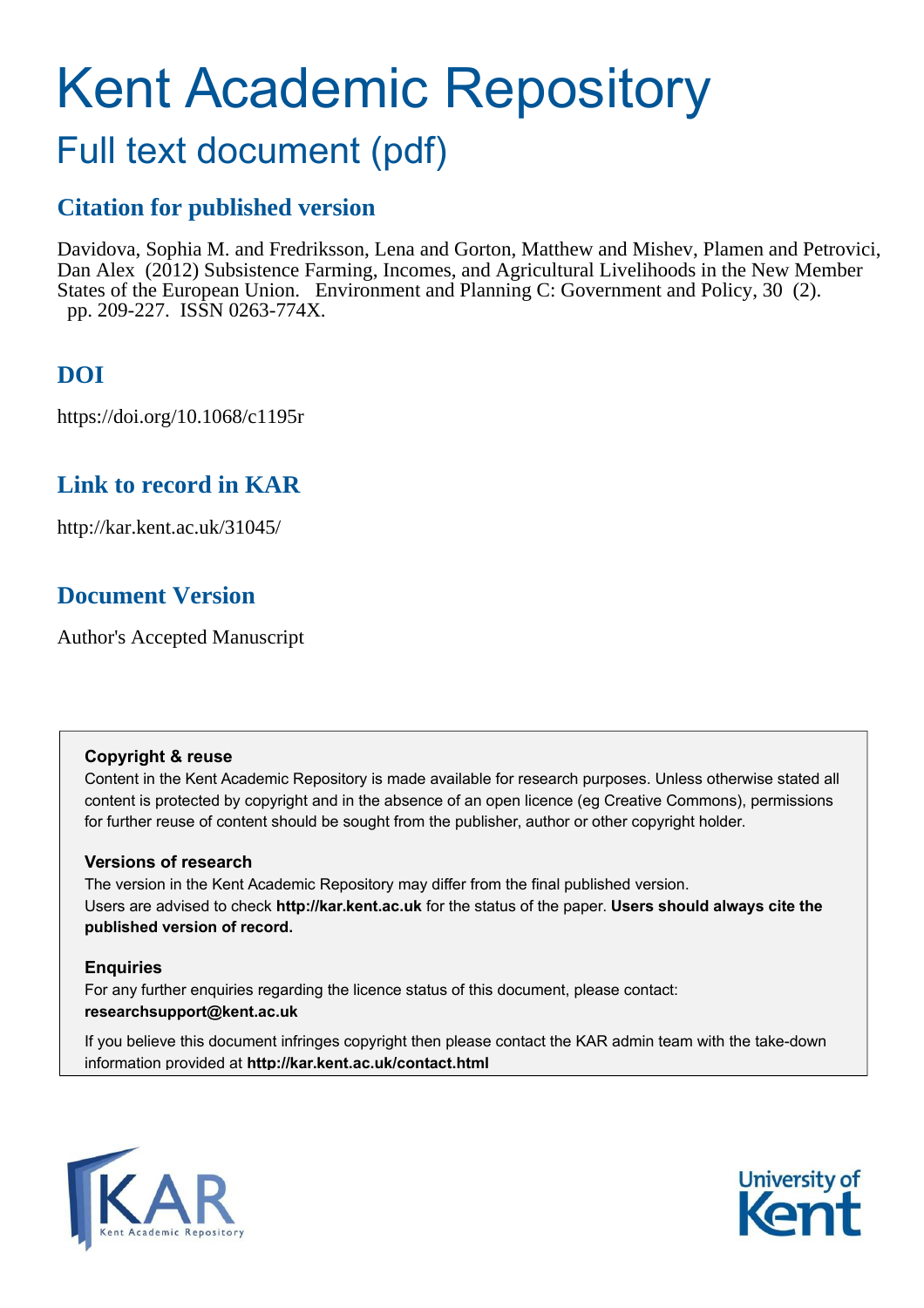## **Subsistence farming, incomes and agricultural livelihoods in the New Member States of the European Union**

Sophia Davidova<sup>1\*</sup>, Lena Fredriksson<sup>1</sup>, Matthew Gorton<sup>2</sup>, Plamen Mishev<sup>3</sup> and Dan Petrovici<sup>4</sup>

<sup>1</sup> School of Economics, University of Kent, UK **S.M.Davidova@kent.ac.uk** and [lef8@kent.ac.uk.](mailto:lef8@kent.ac.uk)

<sup>2</sup> Newcastle University, UK [matthew.gorton@newcastle.ac.uk](mailto:matthew.gorton@newcastle.ac.uk)

<sup>3</sup> University of National and World Economy, Bulgaria **mishevp@unwe.acad.bg** 

4 Kent Business School, University of Kent, UK [D.A.Petrovici@kent.ac.uk](mailto:D.A.Petrovici@kent.ac.uk)

\*Corresponding Author: Sophia Davidova, Address: School of Economics, Cg.3 Keynes College, University of Kent, Canterbury, Kent. CT2 7NP, United Kingdom. Telephone +44 (0)1227 824764; fax: +44 (0)1227 827850 e-mail: [S.M.Davidova@kent.ac.uk](mailto:S.M.Davidova@kent.ac.uk)

#### **Acknowledgement**

Research for this paper was supported by the EU FP6 Programme SCARLED project (SSPE-CT-2006-044201). The views expressed in this paper are the sole responsibility of the authors and do not necessarily reflect the views of the European Commission.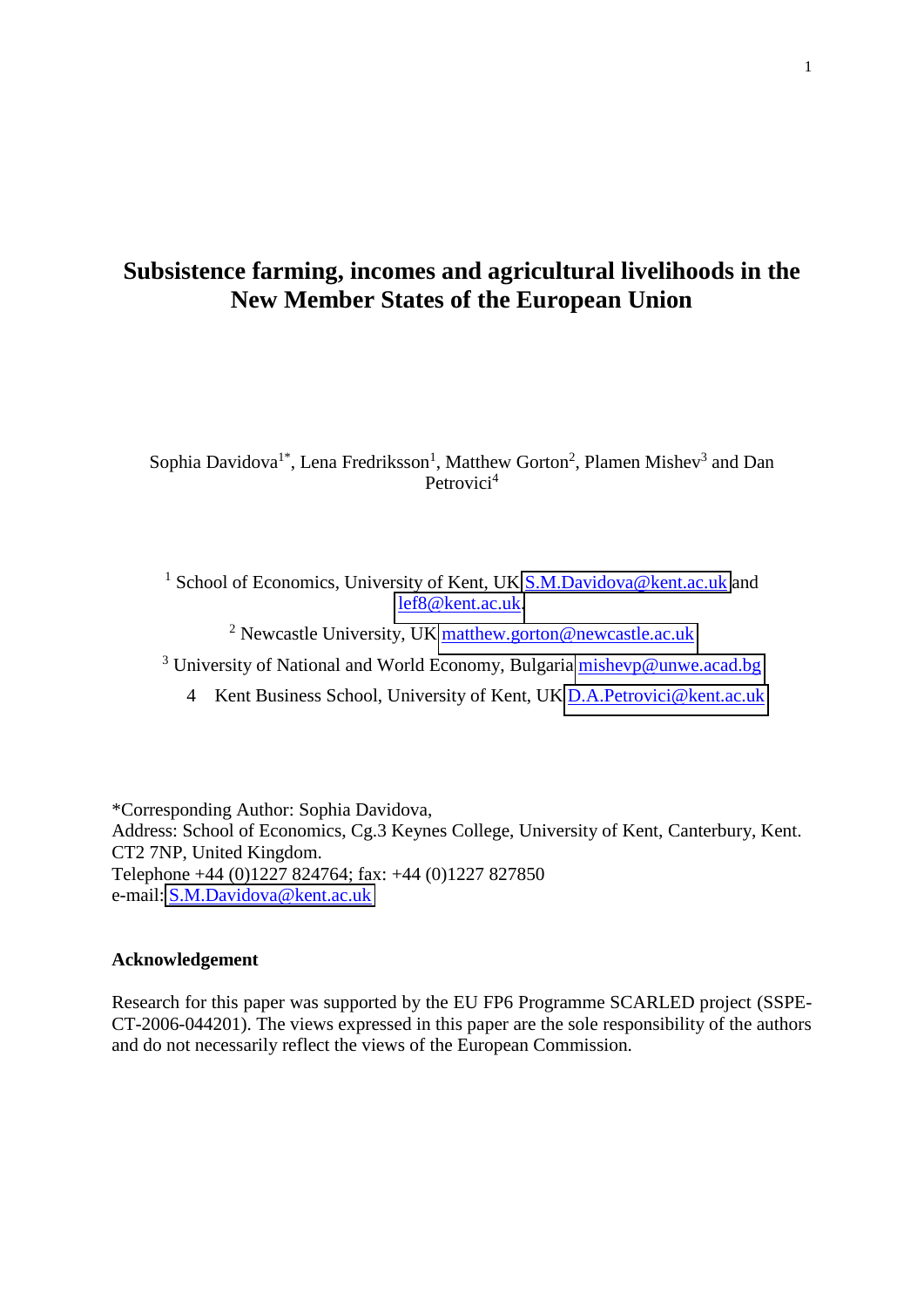## **Subsistence farming, incomes and agricultural livelihoods in the New Member States of the European Union<sup>1</sup>**

#### **SUMMARY**

Drawing on primary survey data and the literature on sustainable livelihoods, this paper analyses agricultural households in five new Member States of the EU which possess a large subsistence and semi-subsistence farming sector. The study indicates that the contribution of subsistence farming to household incomes is significant. The profiling of agricultural households, using cluster analysis, reveals four main types which differ significantly in terms of engagement in non-marketed production. The poorest households form the largest cluster. They possess low natural, physical and social capital, operating small-scale and undercapitalized farms with little non-agricultural income. The main EU Common Agricultural Policy (CAP) instruments are not well-suited to respond to the specific needs of these poor subsistence farmers.

#### **KEYWORDS**

<u>.</u>

Agricultural households; sustainable livelihoods, subsistence farming, rural development, Central and Eastern Europe.

<sup>&</sup>lt;sup>1</sup> Research for this paper was supported by the EU FP6 Programme SCARLED, project No SSPE-CT-2006-044201. The views expressed in this paper are those of the authors. They do not represent the views or opinions of the European Commission.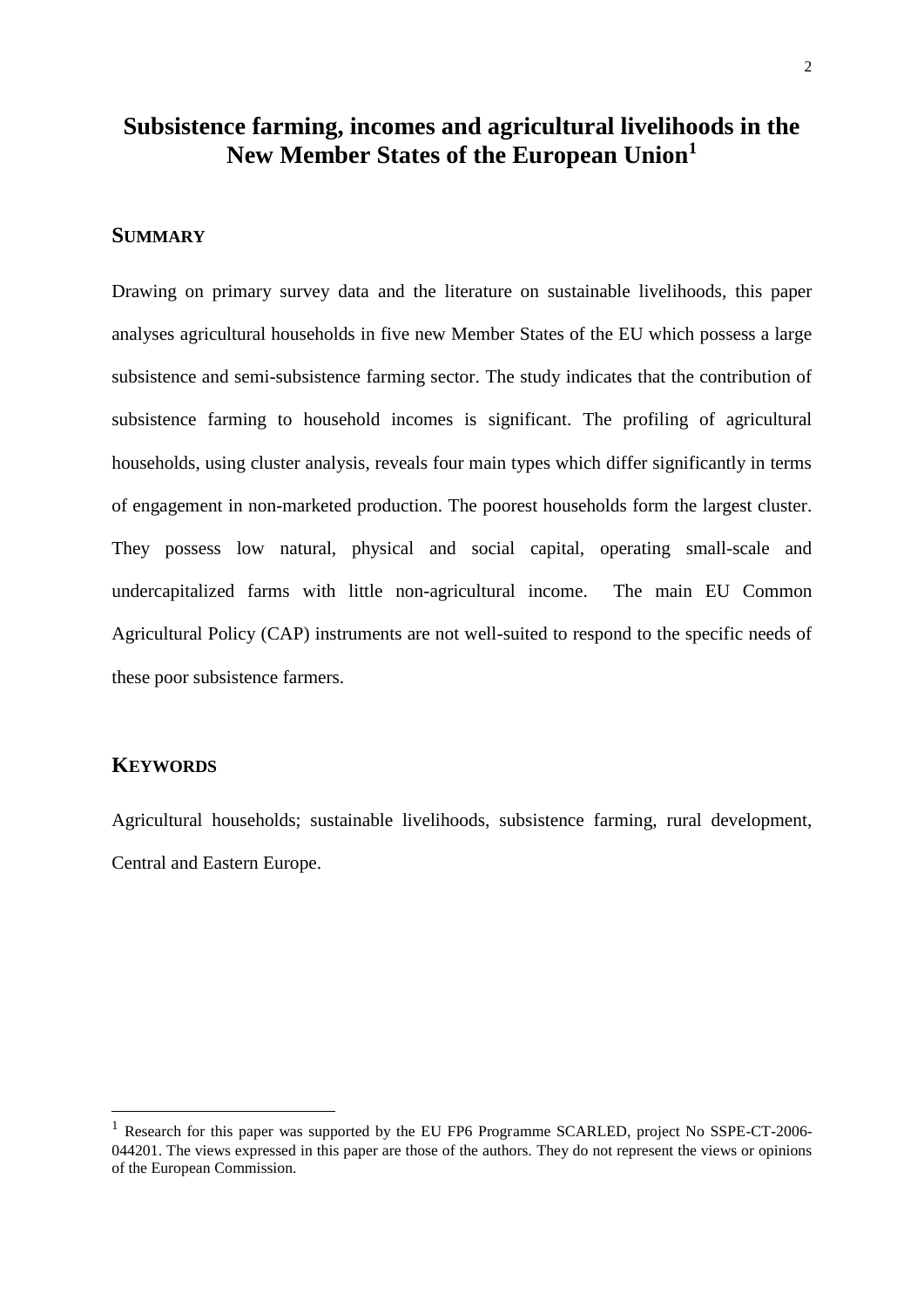#### **1 INTRODUCTION**

The two enlargements of the European Union (EU) in 2000s, incorporating countries from Central and Eastern Europe changed significantly the farm structure in Europe and consequently the problems faced by rural areas. Eurostat (2009a) data indicate that the 27 Member States of the EU collectively possess 9.6 million agricultural holdings smaller than 5 hectares (ha). The New Member States (NMS) from Central and Eastern Europe account for 68% of these small farms and most NMS continue to be characterized by a large number of small-scale units and a small number of large operations. Although some of the EU-15 Member States also retain such a dualistic structure (Hubbard and Gorton, 2011), if the NMS are compared to the EU15 average, medium-sized, market oriented farms, both in terms of absolute numbers and share of utilized agricultural area (UAA), remain far less prominent. Most of the small-scale units in the NMS are subsistence or semi-subsistence farms with limited market participation (Fritzsch et al. 2009; Mathijs and Noev, 2004). The expansion of semi-subsistence farming in the EU represents one of the biggest challenges for the Common Agricultural Policy (CAP) (Davidova, 2011; Burrell, 2009).

The prevalence of subsistence farming (SF) and semi-subsistence farming (SSF) gives rise to important debates concerning agricultural incomes and livelihoods. Regarding livelihoods, a focus purely on agricultural cash incomes is too narrow; farm households may have multiple sources of income and non-marketed agricultural production may provide a substantial share of the food needs of poor agricultural households.

Subsistence production has different roots in Central and Eastern Europe. In most of the Central and Eastern European countries, prior to political and economic transition, agriculture was collectivised but the members of state and collective farms were allocated small plots, e.g. 0.3-1 ha for household use (Forgacs, 2010). After the start of the reforms in the late 1980s, land reform including restitution of land ownership to the previous owners or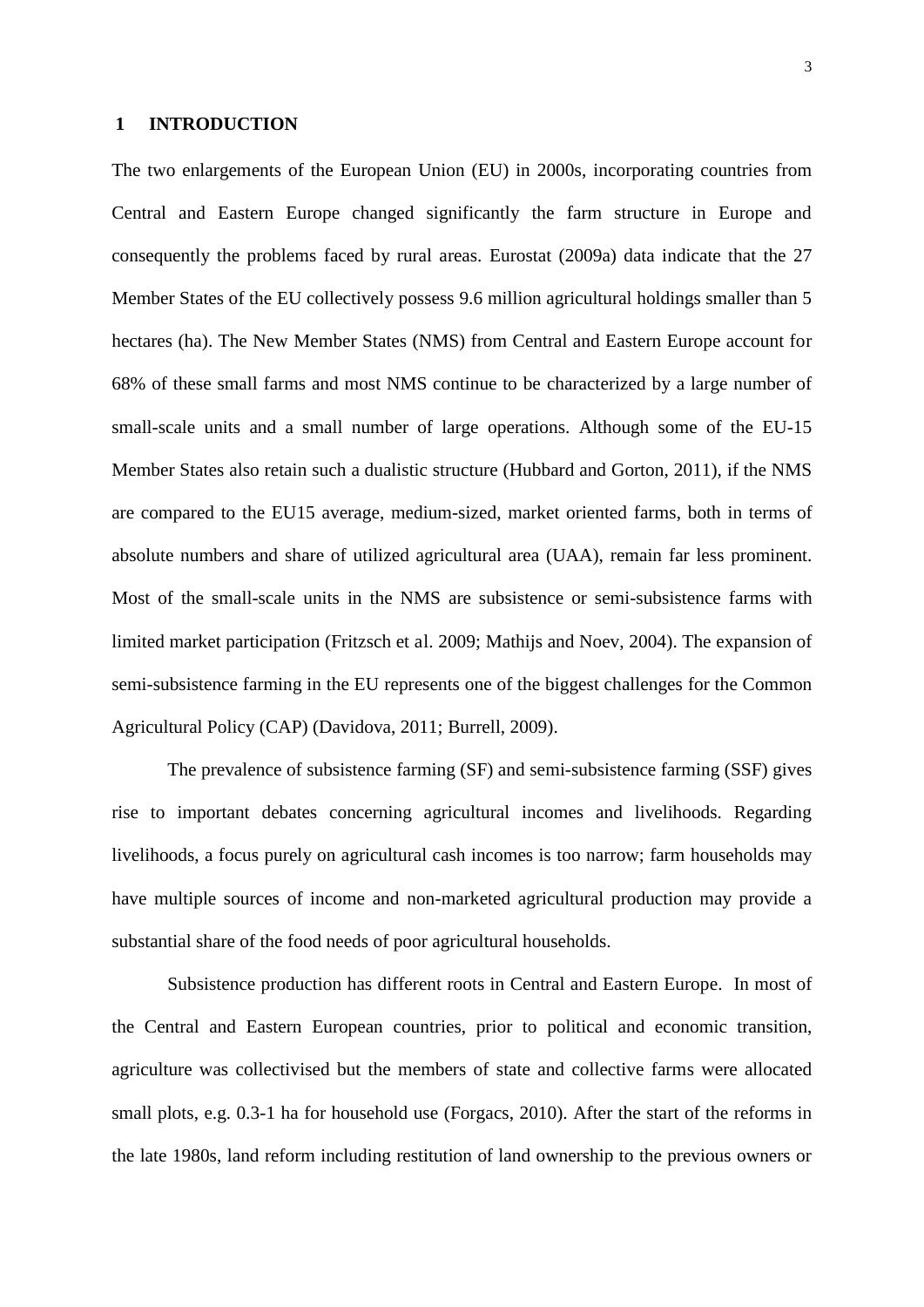their heirs, or distribution of plots to the former members and employees of co-operatives resulted in the creation of millions of small farms which due to the low living standards and high industrial unemployment produced mainly for household consumption. In some countries, e.g. Poland and the countries of the Former Yugoslavia, agriculture was never fully collectivised. Swain (1999) argues that since both countries did not want the development of capitalism in rural areas, farms remained small.

Whilst some authors (Kostov and Lingard, 2002; Kostov and Lingard, 2004) treat the engagement in SF/ SSF as distress driven, more recently, Larsen (2009) contends that SSF can play a different, positive role in improving rural incomes in the NMS. She argues that the characteristics of SSF (local food production, short supply chains, high biodiversity and rich cultural heritage) provide a valuable asset for the creation of greater value-added and alternative rural enterprises such as agro-tourism, environmental services, handicrafts and speciality foods. However this is not the prevailing view in the NMS (Gorton et al. 2008).

 Regarding policy, the European Commission (Boel, 2005) recognizes the prevalence of SF and SSF in the NMS. Within the EU rural development menu for the programming period 2007-2013, a special transitional measure seeks to assist restructuring, focusing on the commercialization of semi-subsistence farms in the  $NMS<sup>2</sup>$ . An array of other rural development measures, not specifically targeted at SSF, is available but the uptake is limited either because SSF are too small to satisfy the eligibility criteria or they lack financial capital to make the required private contribution. As emphasised by Papadopoulos and Liarikos (2007), some proactive Member States manage to 'upload' their national approaches to the EU, but the passive ones are left with the only option to 'import' EU policies which do not always fit their structure and institutions. This seems to be the case of NMS. This raises the question of whether the EU requires a specific SF / SSF policy and if so, what measures may

<u>.</u>

<sup>&</sup>lt;sup>2</sup> Council Regulation No. 1698/2005, Article  $20(d)(i)$ .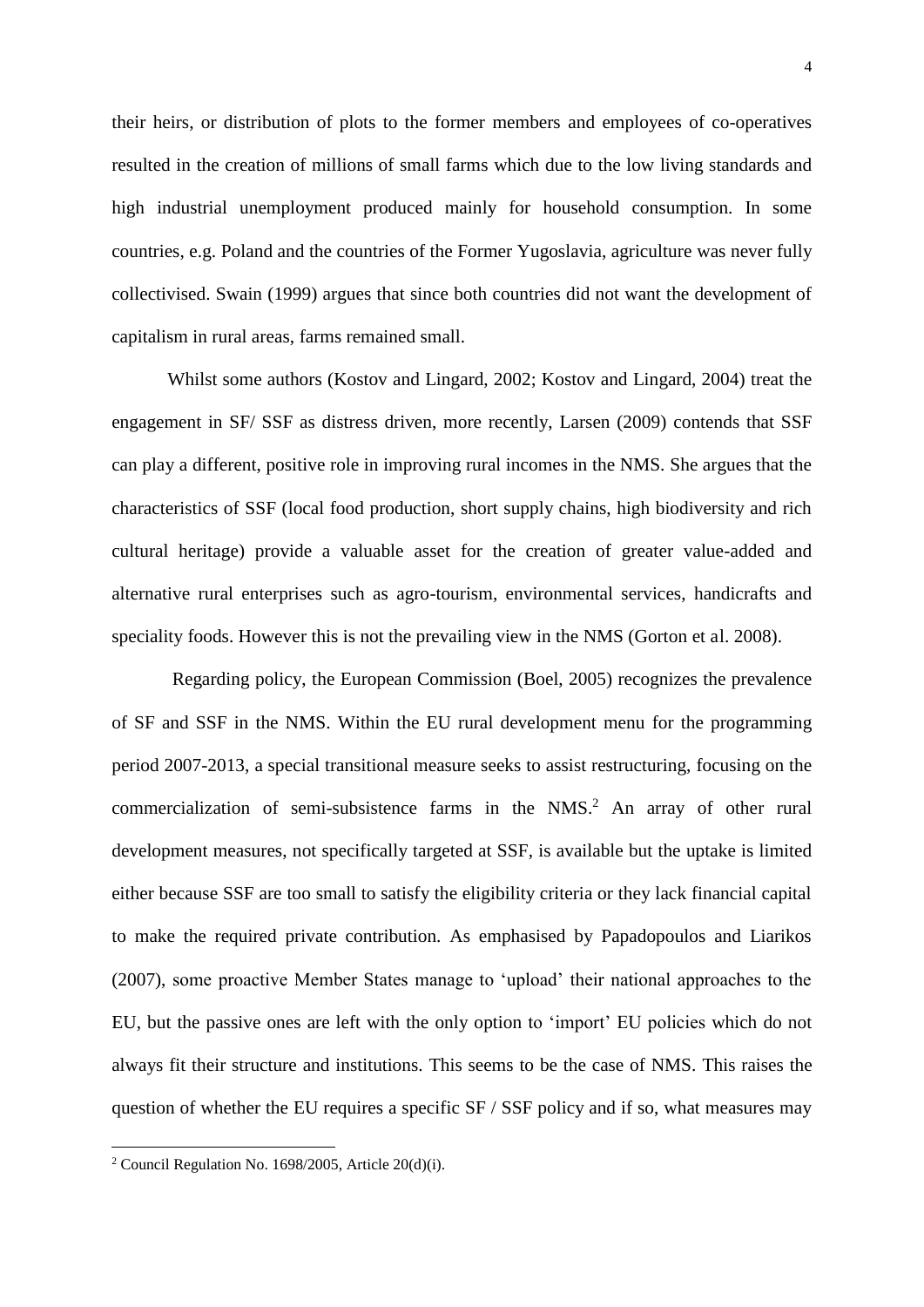be appropriate. As evidenced in the contributions to a public debate on the future of the CAP (European Commission, 2010), at present there is no clear consensus on the topic.

The study has two interrelated objectives. First, to evaluate the role of non-marketed production for the incomes of agricultural households and the contribution of subsistence farming to assessments of poverty. Second, to produce a typology of agricultural households, drawing on the sustainable livelihoods literature and employing multivariate statistics (factor and cluster analysis). The typology provides the basis for engaging in the wider policy debate regarding the appropriateness of the CAP for the NMS. The two objectives of the research are linked: incomes per capita excluding and including subsistence production are used as cluster profiling variables.

The paper draws on data collected through survey work within the EU FP6 project 'Structural Change in Agriculture and Rural Livelihoods' (SCARLED). Data collection occurred between autumn 2007 and winter 2008 in five NMS - Bulgaria, Hungary, Poland, Romania and Slovenia. The selection of countries was driven by the fact that these states collectively account for 94% of all farms that use more than 50% of the output for own consumption in the NMS and 84% of those in the whole EU (Davidova, 2011). Specific regions and villages in these countries were selected so that the research engaged with the wide range of farm structures, incomes and living conditions present in rural areas in the NMS. As in most recent studies of rural livelihoods, the unit of analysis in this research is the farm household, treated as a single person or several individuals, not necessarily related, who live together, share meals and pool some or all of their income, and who cultivate land or keep livestock.

The paper consists of six sections. The next section outlines the conceptual framework that informed the study. Section three draws on secondary data to discuss the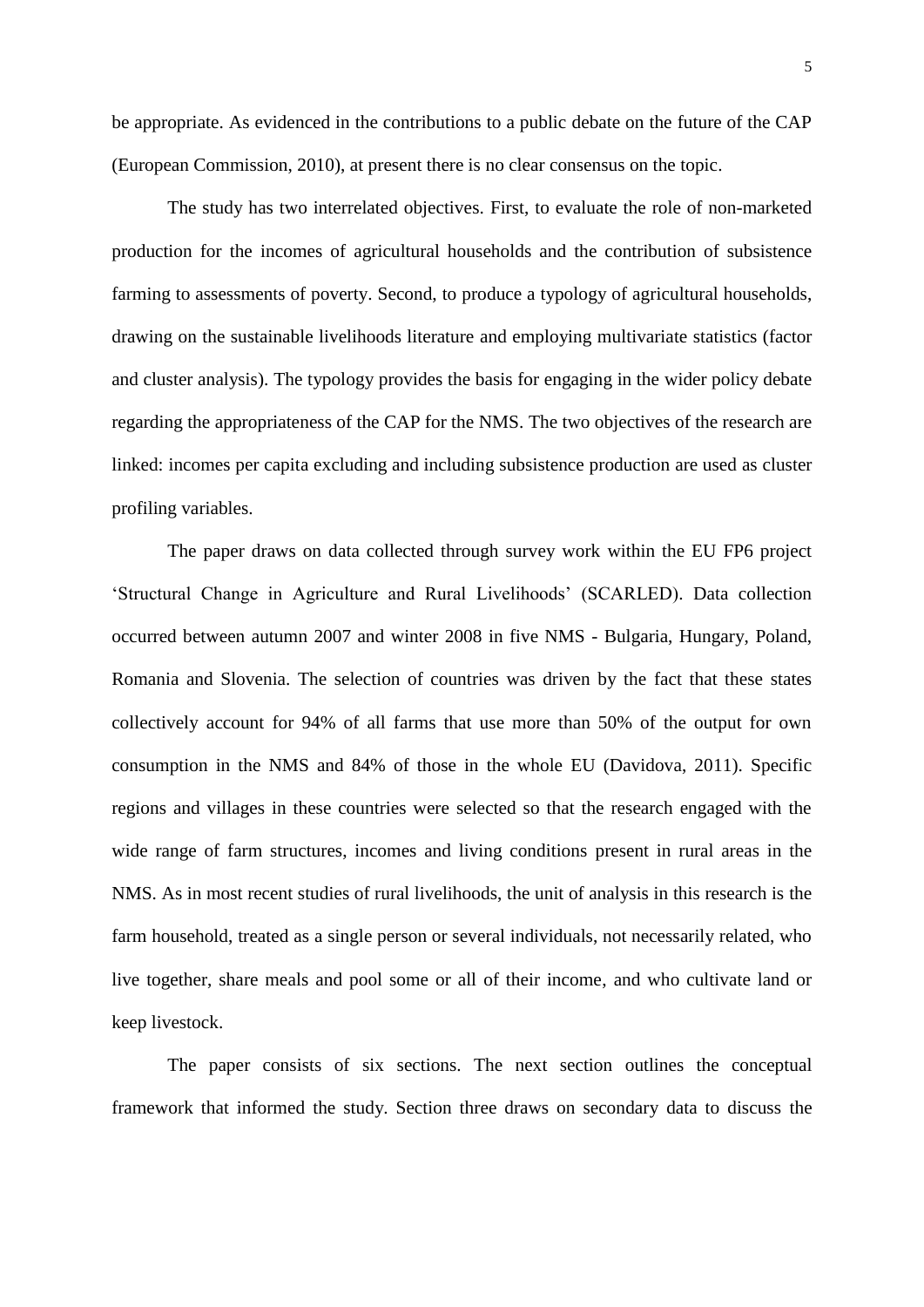pattern of SF / SSF in the NMS, beginning with a discussion of definitions. Section four describes the methodology. Section five presents the results and section six concludes.

#### **2. CONCEPTUAL FRAMEWORK – SUSTAINABLE LIVELIHOODS**

Sustainable livelihoods is an 'umbrella concept' (Buchenrieder et al. 2007), with the literature drawing on contributions from a range of academic disciplines. Chambers and Conway (1991, p.6) define sustainable livelihoods as "the capabilities, assets (stores, resources, claims and access) and activities required for a means of living". The approach seeks to understand the ways in which actors make a living and their vulnerability to stresses and shocks. Households possess differing amounts of human, natural, physical, social and financial capital with the poor usually possessing low endowments of most types (Ellis, 2000). Strategies to improve well-being therefore typically require asset building (Moser, 2007). The livelihoods approach has most commonly been employed in a rural context and for developing countries (Ellis et al. 2003; Buchenrieder et al. 2007; Ansoms and McKay, 2010). However to date the livelihoods approach has rarely been applied to the former socialist states of Central and Eastern Europe who have become members of the EU.

Three features distinguish the sustainable livelihoods approach, regarding focus, agency and methodology. First, livelihood strategies are typically diverse, with households drawing on a range of gainful activities. In an agricultural context, focusing on cash incomes generated from farming is therefore too restrictive; researchers should consider the role of non-marketed production and a household's engagement in the non-farm rural economy. The emphasis therefore should not be on specific sectors such as agriculture or manufacturing in isolation, but rather on people and households (Buchenrieder et al. 2007).

Second, the sustainable livelihoods literature acknowledges that outcomes depend not only on structures but also agency – actors in part shape their livelihoods (Ansoms and McKay, 2010). In this context, the role of rural development is to enable poorer households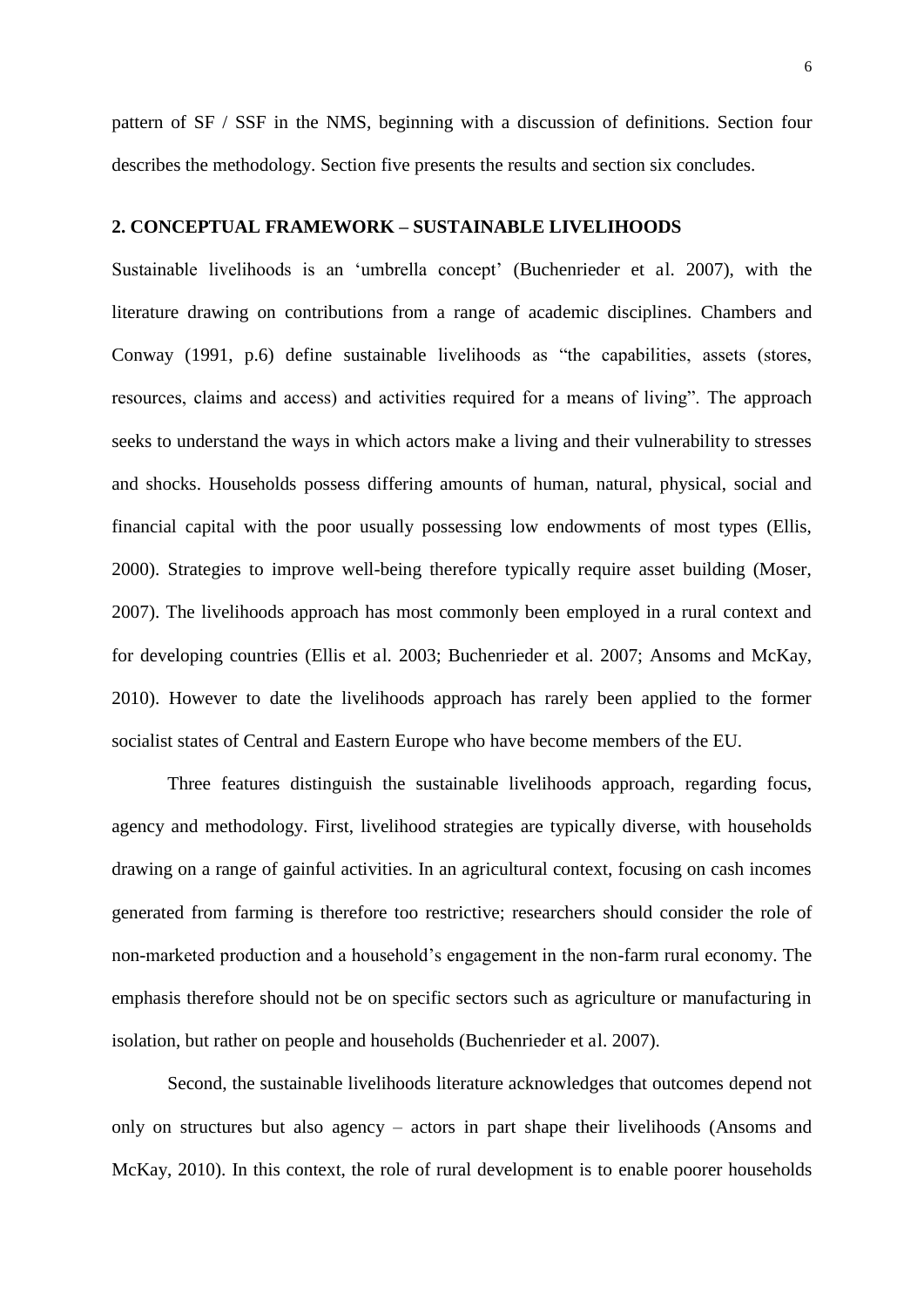to improve their well-being rather than for the state to provide on-going cash transfers or act as the guarantor of particular welfare outcomes (Moser, 2007; DFID, 2000).

 Third, researchers should employ methods that capture the heterogeneity of poor households and document the varied sources of gainful activity and asset portfolios (Moser, 2007; Ellis, 2000). Researchers therefore typically study, within a particular geographical area, a cross-section of poor and relatively better-off households in both deprived and less disadvantaged villages (Ellis and Mdoe, 2003; Bouahom et al. 2004). Cluster analysis may be usefully employed to capture the heterogeneity of household profiles (Petrovici and Gorton, 2005; Ansoms and McKay, 2010).

#### **3. DEFINITIONS AND FARM STRUCTURES IN THE NMS**

A lack of data as well as the absence of a generally agreed definition constrains research on SF and SSF in the NMS. Subsistence is a concept indicating households who operate in a state of autarky, producing for self-sufficiency without recourse to the market (Wharton, 1969). This is unusual in Europe and used mainly as a reference point to measure varying degrees of market participation. Semi-subsistence farmers participate in the market but the proportion of output sold is typically low (Balint and Wobst, 2006). In practice, in order to define and assess the size of the SF/ SSF sector in Europe, there are three main criteria which can be applied: physical measures, economic size, and market participation.

 Physical measures, such as agricultural land, volume of inputs and number of livestock define subsistence through size thresholds. McConnell and Dillon (1997) suggest 0.5 to 2.0 ha of cultivated land as a good proxy for semi-subsistence farms. Both Eurostat (2009a) and FAO (2010) define small farms as those operating on an agricultural area of 5 ha or less. However, there are doubts that physical measures, and land area in particular, are appropriate indicators due to differences in fertility of land and productivity, influenced by natural, social and economic conditions. Additionally, one important aspect is the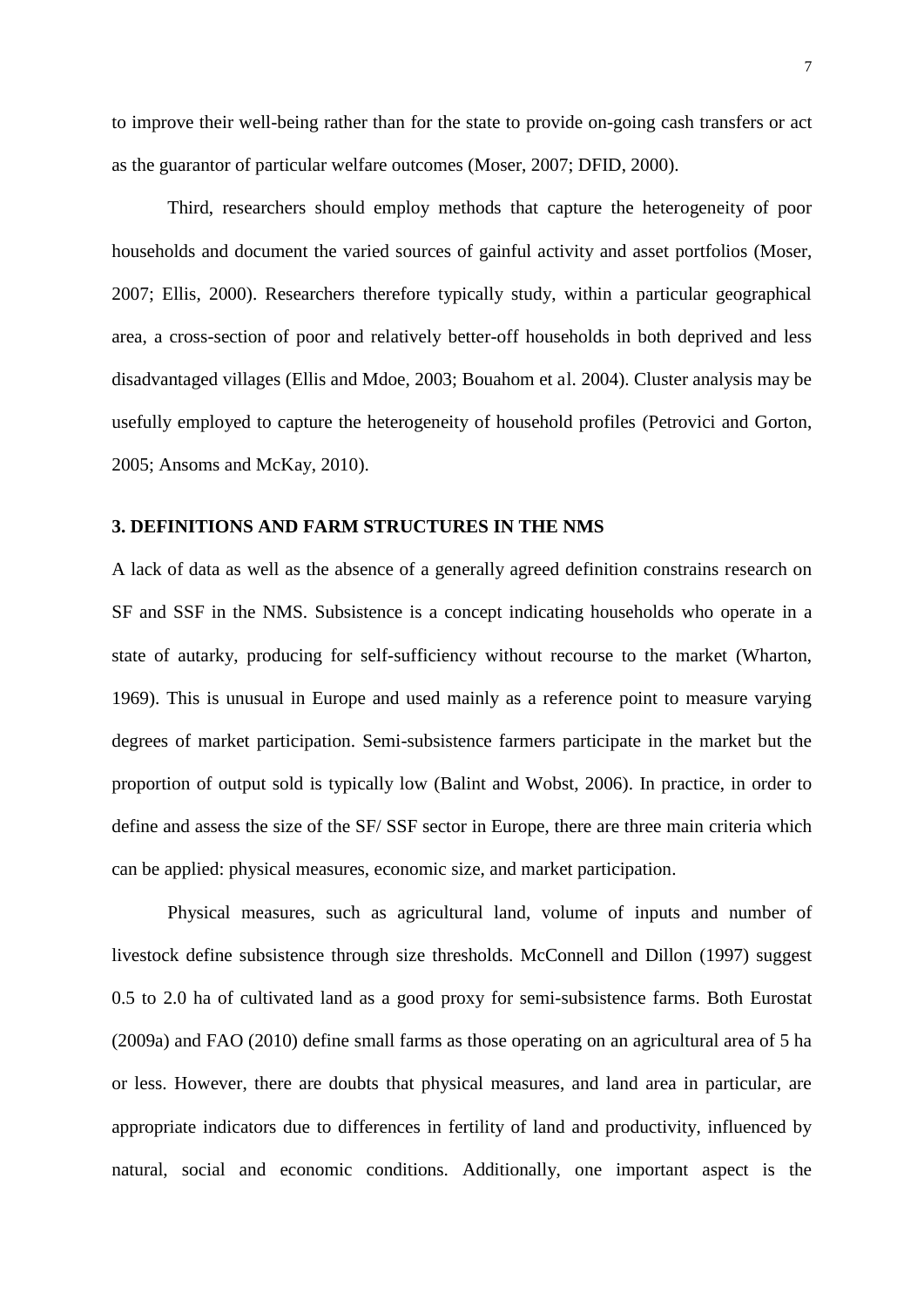specialization of 'small farms' - for example, an intensive horticultural farm of 1.8 ha may be a substantial business operation.

 Economic size is widely applied for statistical and policy purposes within the EU, expressed in terms of European Size Units (ESU).<sup>3</sup> Within the EU Farm Structure Surveys, farms smaller than 1 ESU are classified as "subsistence". In addition to this, Eurostat (2009b) defines farms with less than 8 ESU as small farms. On the basis of this measure, farms between 1 and 8 ESU can be classified as semi-subsistence.

 Within the academic literature, definitions based on a market participation criterion are more common than economic size measures. While still arbitrary, the market participation criterion is fairly straightforward, taking either a consumption or production point of view. The former focuses on the share of household consumption covered by own production to assess to what extent subsistence production can cover household needs (Ellis, 1993). However, a consumption-based approach can disregard that even a large and commerciallyintegrated farming operation may still cover a substantial part of the food needs of the household, so it is not always appropriate in defining SFs and SSFs (Davidova et al. 2009).

 The production side approach has been widely applied since Wharton (1969) first addressed the problems caused by non-uniform definitions of subsistence farming. Focusing on agricultural output markets, he argues that farm households can sell between zero and 100% of their agricultural output. At the two extremes are purely subsistence (autarkic) and purely commercial operations with different mixes in-between. With regard to this continuum, he introduced a threshold of 50% of marketed output, classifying farmers selling more than zero but less than this as semi-subsistence, while labelling those above the threshold as semi-commercial and commercial. Some more recent studies (Kostov and

<u>.</u>

<sup>&</sup>lt;sup>3</sup> The value of one ESU is defined as a fixed number of EUR of Farm Gross Margin (FGM). Over time the number of EUR per ESU has changed to reflect inflation. Currently, one ESU equals  $61,200$ . 1 ESU roughly corresponds to either 1.3 hectares of cereals, or 1 dairy cow, or 25 ewes, or equivalent combinations of these [\(https://statistics.defra.gov.uk/esg/asd/fbs/sub/europe\\_size.htm,](https://statistics.defra.gov.uk/esg/asd/fbs/sub/europe_size.htm)).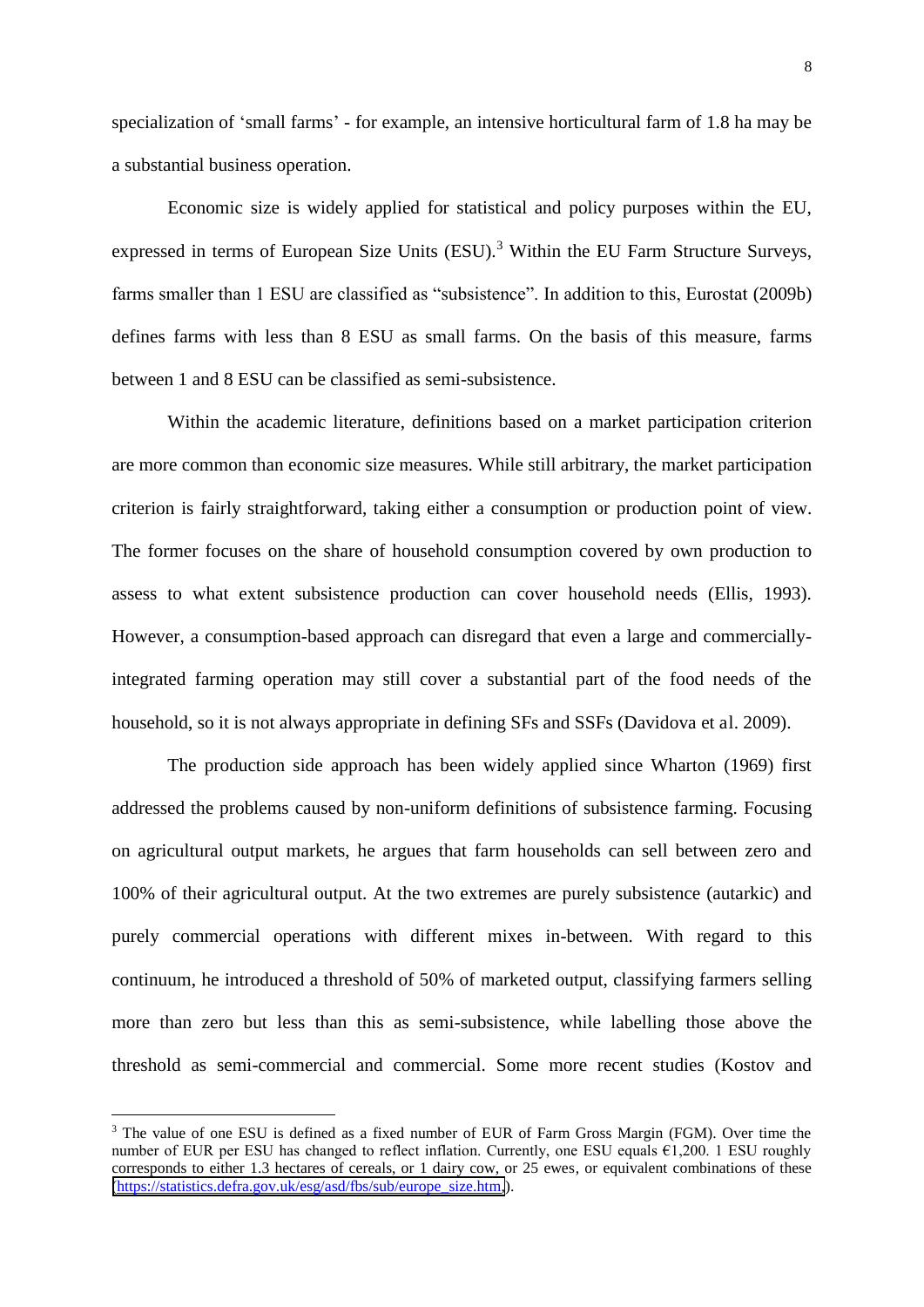Lingard, 2004; Lerman, 2001) utilize Wharton's approach. A market participation approach, albeit with no specified thresholds, was also adopted in Article 34 (1) of Council Regulation (EC) No. 1698/2005, where semi-subsistence farms are defined as "agricultural holdings which produce primarily for their own consumption and also market a proportion of their output".

 The size of the semi-subsistence sector in the EU-27 varies depending on which of these criteria is employed (Table 1). Taking into consideration the EU-27 as a whole, in 2007 there were 9.65 million small farms, below 5 ha (70.4% of all agricultural holdings), operating on 8.4% of UAA. The use of this physical measure illustrates the enormous heterogeneity within the EU-27. In 2007, farms smaller than 5 ha represented more than 90% of all farms in Malta and Bulgaria, but only 2.8% in Denmark. Regarding agricultural land, with the exception of Malta, farms smaller than 5 ha operate less than half of UAA. Nevertheless, they are important in Romania (operating 35% of UAA in 2007), Cyprus (29%), Greece (27%) and Slovenia (22%).

#### Table 1 about here

 Considering economic size, in 2007 there were 11.1 million farms below 8 ESU within the EU-27. Of these, 6.4 million were below 1 ESU. Expressed as a percentage, farms smaller that 8 ESU accounted for just over 80% of the total number of agricultural holdings in the EU-27. In six NMS (Bulgaria, Hungary, Latvia, Lithuania, Slovakia and Romania) farms below 8 ESU represented 95% or more of agricultural holdings. However, in view of the land area managed, the importance of SF and SSF is much more modest. In 2007, these farmers operated only 22.5% of the EU-27 UAA.

 The market participation criterion, which is probably the most appropriate basis on which to produce a farm typology when subsistence production is involved, indicates big variations across EU-27, with a divide East-West and North-South. Following this criterion,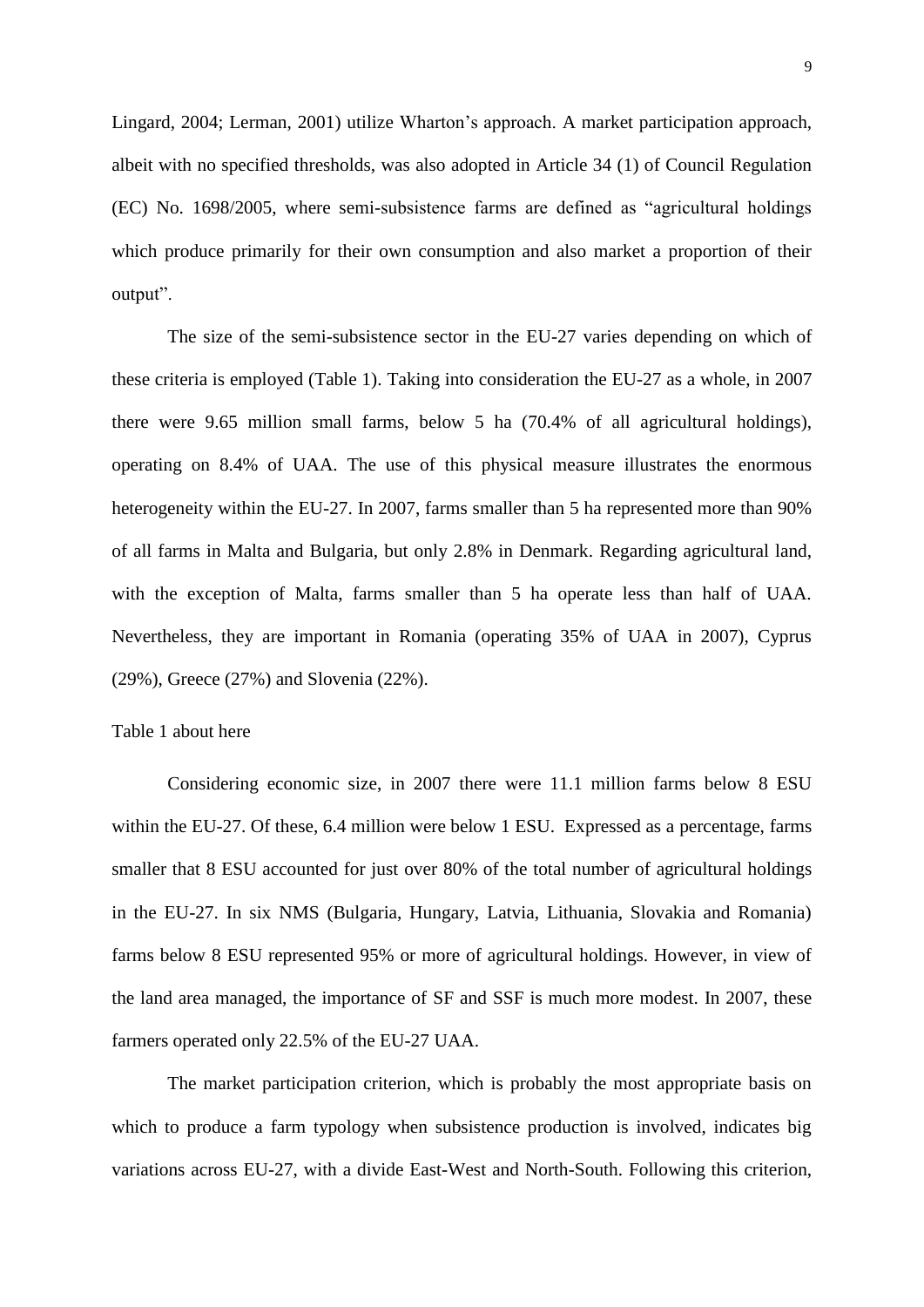SSFs are of significance mainly in the NMS and some southern EU-15 MS, notably Italy. In seven NMS, most farms produce mainly for self-consumption. These are Slovakia, where in 2007 93% of the farms produced mainly for self-consumption, Hungary (83%), Romania (81%), Latvia (72%), Bulgaria (70%) and Slovenia (61%). Despite their prevalence in terms of the total number of farms, SSFs manage smaller shares of UAA.

#### **4. METHODOLOGY**

The research involved four inter-related methodological stages. The first stage focused on questionnaire design and data collection. The next step included the valuation of unsold output and the estimation of its contribution to total household incomes. The newly created variable income per capita including the valuation of subsistence production was used in the next two steps. The third step involved comparisons between key household and production characteristics of poor/non-poor households and those who were shifted from below to above poverty line due to the valuation of unsold output in order to identify variables that differentiate the groups. The fourth step identified homogeneous groups of farm households, using cluster analysis, to investigate whether there were systematic characteristics of households that were more dependent on subsistence production. This contributed to the formulation of more focused policy implications and conclusions.

#### 4**.1 Survey instrument and regional sampling**

A questionnaire was devised to survey agricultural households in five EU NMS. The survey focused on farm households, where a farm household is defined as a household with agricultural production, including production from a house garden or yards belonging to the house. Only farm households that had agricultural production in both 2006 and 2003 or in either of these two years were included in the survey sample. Although the information requested for 2003 was less detailed than that for 2006, the survey of the two time points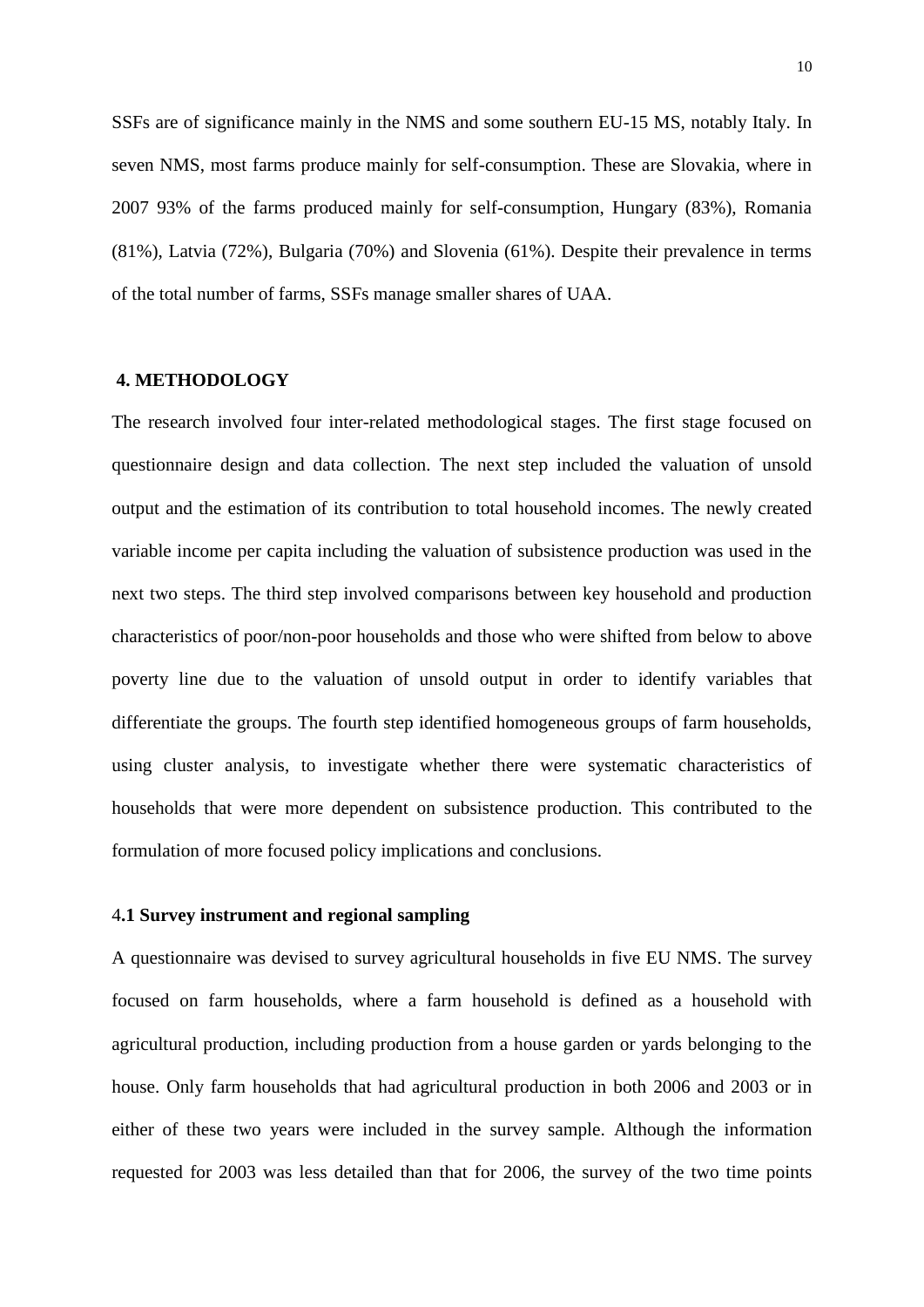11

allowed for the identification of households that entered or exited agriculture between 2003 and 2006 irrespective of whether they were SSF or commercial farms. Participation in the survey was determined by asking initial filter questions.

The questionnaire solicited information on household demographics, incomes and sources of incomes, factors of production, agricultural output and variable inputs (in quantities and value). Answers to qualitative statements on 5-point Likert scales generated an understanding of respondents' attitudes to farming and off-farm employment. As for this research market participation and the use of subsistence production to cover household food needs are of central importance, households were asked, first, to estimate the share of the total output sold and the share of the food consumption covered by own production, and second, to indicate their assessment of these shares on a product by product basis. The survey was implemented through face-to-face interviews using local enumerators.

The survey employed geographical cluster sampling**.** In the first stage, three regions in each of the five surveyed countries were selected according to their degree of economic development: (i) lagging behind (ii) average and (iii) prosperous, corresponding to a GDP per capita below, similar to and higher than the national average. The survey targeted rural areas, and for this reason the regions of the capital city and other large cities were excluded from the selection with the exception of Ljubljana which does not constitute a NUTS3 region. Eurostat data at the NUTS3 level were used as a basis for this selection.<sup>4</sup> In the second stage, three villages per NUTS3 region were selected (again with a view to cover the variations within the NUTS3 regions, namely a prosperous, average and lagging behind village in comparison to the regional mean). Figure 1 details the selected regions.

<u>.</u>

<sup>&</sup>lt;sup>4</sup> The sample in Poland differed slightly from other countries in relation to the geographic selection criteria at NUTS 3 level. In Poland, sampling overlapped with the sample for a survey conducted for a previous EU funded research project 'Integrated Development of Agriculture and Rural Areas in Central and Eastern European Countries' (IDARA).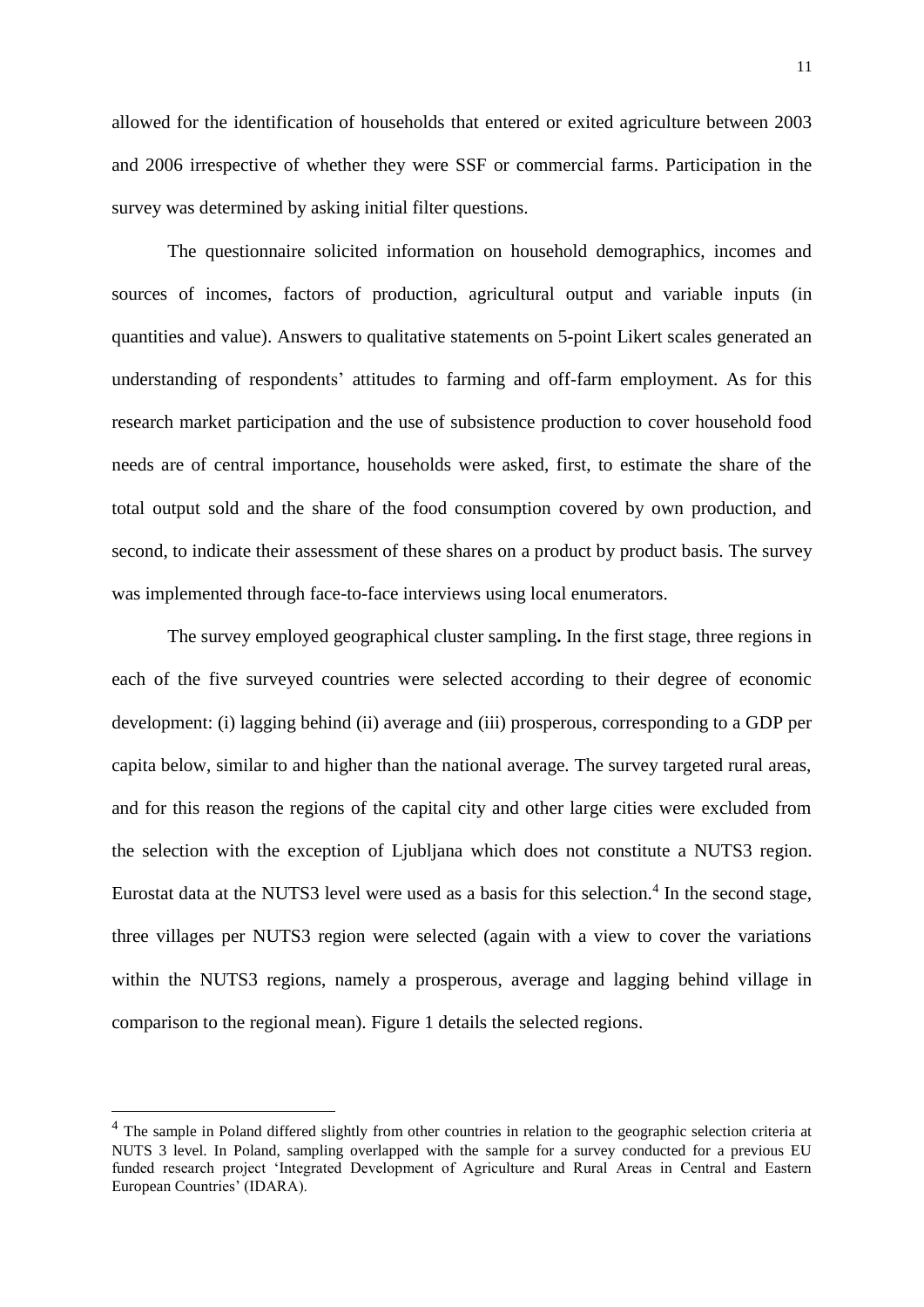#### **4.2 Valuation of output**

The valuation of total agricultural output depended on using actual household selling prices. In cases where the household consumed all output produced, crops were valued using a weighted average price for the village. In cases where in a particular village there were only a few observations of output sold and there were large differences in reported prices, either regional averages or country averages were taken from national statistics.

An identical procedure was used to value unsold output. Product by product, it was valued at market prices as a proxy for opportunity costs. If a household sold a portion of their output, the same price was imputed to the unsold quantity as it was assumed that the price the household received was the best indication of the quality of the output. If the household did not report any sales of the product in question, the valuation procedure as explained above in relation to the total output was applied.

#### **4.3 Identifying poor households**

<u>.</u>

An important objective of this paper is to provide a more complete picture of household incomes by estimating the value of unsold output. Particular attention was paid to the importance of non marketed output for poor households. To define the latter, the Eurostat definition of at-the-risk-of-poverty was used. It refers to individuals living in households where the equivalised income is below the threshold of 60% of the national equivalised median income.<sup>5</sup> Equivalised income is a household's total income divided by the equivalent size of the household.<sup>6</sup>

<sup>&</sup>lt;sup>5</sup> The at-the-risk-of-poverty thresholds per capita were in 2006:  $\epsilon$ 1022 (Bulgaria);  $\epsilon$ 2308 (Hungary);  $\epsilon$ 1867 (Poland); €828 (Romania) and €5589 (Slovenia).

<sup>&</sup>lt;sup>6</sup> The household equivalent size was calculated using the modified OECD equivalence scale, giving a weight of 1.0 to the first adult, 0.5 to any other household member aged 14 years and over, and 0.3 to each child. As the data from the five countries were merged, all income indicators were converted into EUR using Eurostat purchasing power parities (PPP) for 2006, the reference year for the data collected.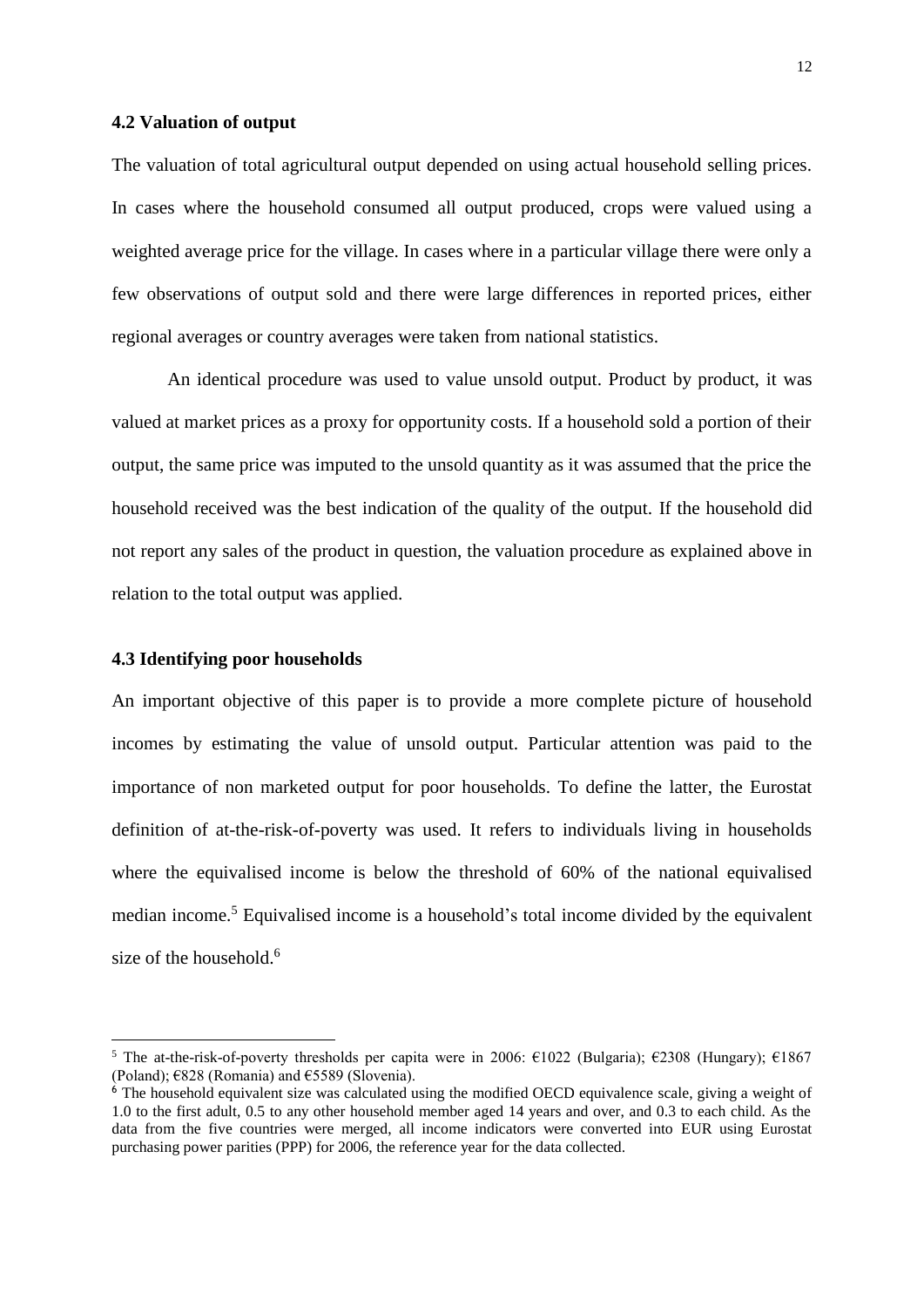#### **4.4 Household profiling**

To better profile agricultural households and their livelihoods, cluster analysis was conducted to define groups with the maximum homogeneity within the groups and maximum heterogeneity between the groups (Hair et al. 2006). The cluster analysis followed a twostage approach. First, because of its ability to form clusters based on both categorical and continuous data, the SPSS TwoStep cluster analysis procedure was used to discern the number of clusters and profile the cluster centres (Norušis, 2011). The TwoStep approach combines an initial pre-clustering procedure followed by hierarchical clustering of the preclusters. The decision on the number of clusters to retain was based on Bayesian Information Criterion (BIC). Then, the observations were clustered utilizing a non-hierarchical method (kmeans) with the cluster centres from the TwoStep procedure used as the initial seed points. Non-hierarchical clustering requires the number of clusters to be pre-defined but in general is more reliable (in terms of similar results for split samples) and objects can switch between clusters (Everitt et al. 2001). The hierarchical clustering procedure provides the basis for deciding on the number of clusters in the second stage. This combined procedure thus allows one to draw benefits associated with both hierarchical and non-hierarchical methods, while at the same time minimize some of the drawbacks (Punj and Stewart, 1983; Milligan, 1996).

To produce the typology of agricultural households, variables were selected from the literature on sustainable livelihoods (Buchenrieder et al. 2007) relating to the five types of capital (financial, human, natural, physical and social). Specifically, financial capital was captured in terms of total household cash income, equivalised income per capita excluding subsistence production and equivalised income per capita including subsistence production. Age of the head of the household and the percentage of a household's time accounted for by off-farm work relate to human capital. The latter variable measures engagement in the nonfarm economy and indicates an ability to operate outside of agriculture (Ellis, 2003). Two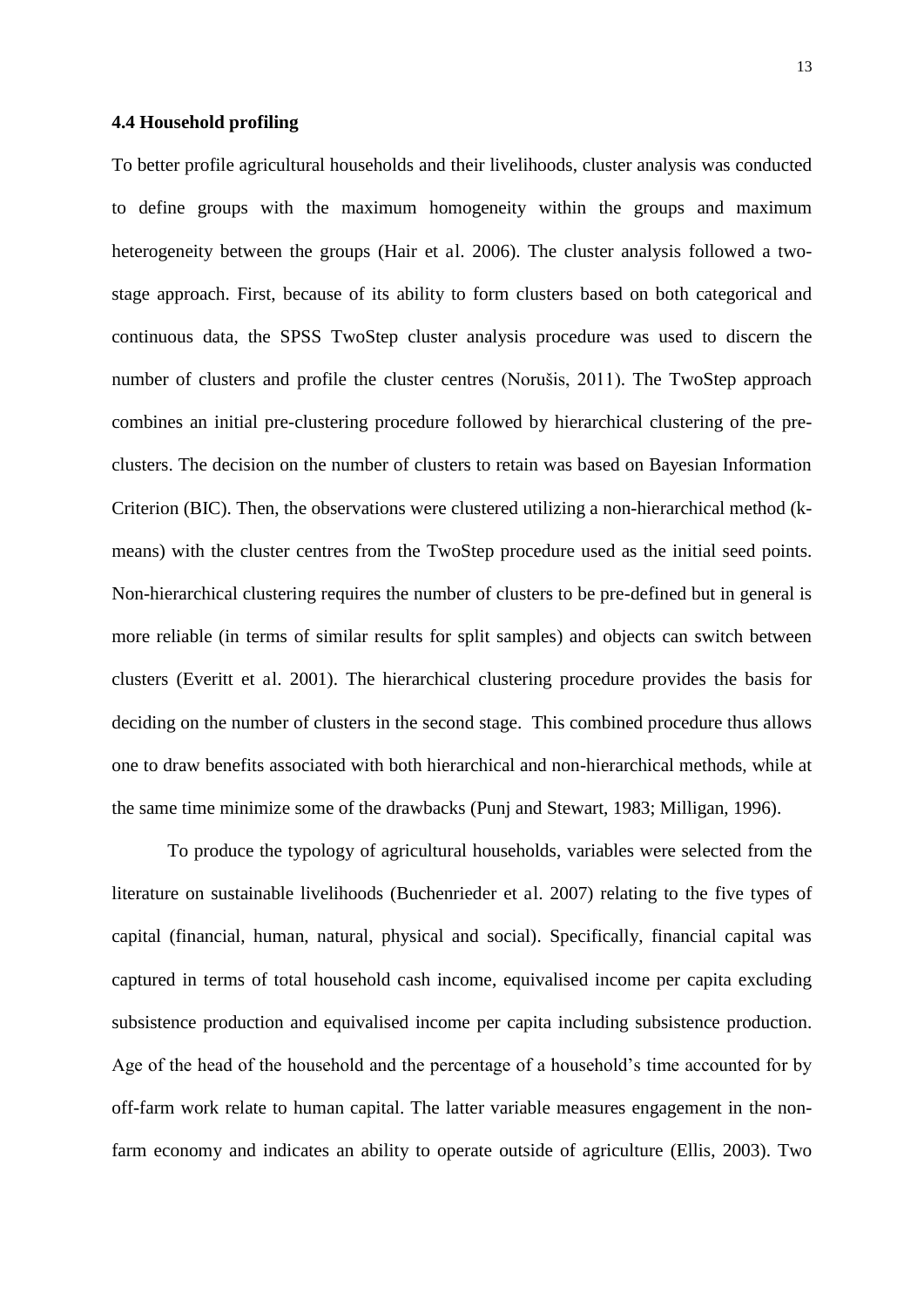variables capture natural capital: total cultivated area and land owned. The value of agricultural equipment is a measure of physical capital. Active membership in a marketing or purchasing agricultural co-operative was used as a measure of social capital (Svendsen and Svendsen, 2000). Measures of location (distance to nearest urban area in both kilometres and hours) were also included given the likely bearing on social capital (du Toit et al. 2007).

The validation of the clusters depended on an array of additional variables. This included variables characterizing the household and agricultural activities. Particular attention is paid to gender. We also consider the incidence of poverty per cluster. Profiling of the clusters also covers labour allocation, capital and technology use, and the potential impact of policy measures on stimulating the formation of non-agricultural businesses. The capital/technology variables provide an insight into whether the households that are most dependent on subsistence agriculture rely almost exclusively on manual technology. Tables 6 and 7 present the full list of validation variables.

#### **5. RESULTS**

#### **5.1 Description of the Sample**

The sample consists of 1012 NMS households, all of which produced agricultural commodities in 2006. This figure comprises 214, 165, 199, 251 and 183 responses from Bulgaria, Hungary, Poland, Romania and Slovenia respectively. Table 2 provides an overview of the key household and production characteristics of the merged five country sample.

Table 2 about here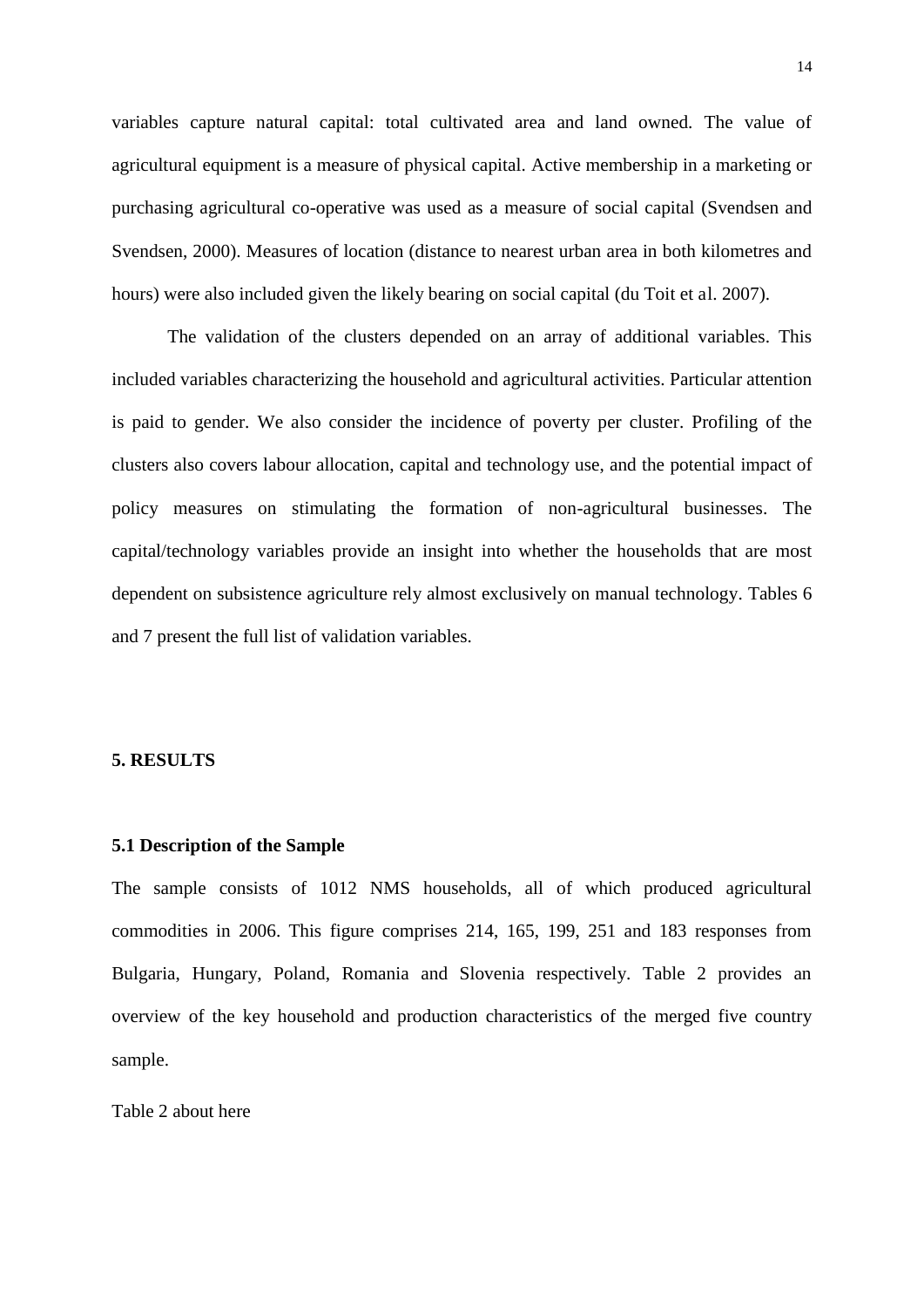As evident in Table 2, the sample encompasses very small to relatively large holdings measured by land area, covering the whole spectrum from fully subsistence (0% sales) to fully commercial (100% sales). Also, the survey includes rural agricultural households who do not consume any of their produce themselves, to households who claim they produce 100% of their own food. The mean farm size is 7.8 hectares (ha) and most farm within their local area – the average distance to household's largest plot is 2.4 km. The value of agricultural equipment, output, sales, subsistence production and incomes vary substantially around the mean values, indicated by large standard deviations.

#### **5.2 Incomes and non-marketed output**

The valuation of unsold output provides an indication of the contribution of subsistence farming to household income. Table 2 details that for the sample as a whole, on average, the equivalent value of subsistence food production is €4448 per household, accounting for, on average, 22.6% of household income. Adjusting for household size, equivalised income per capita in 2006 excluding and including subsistence production was  $\epsilon$ 7910 and  $\epsilon$ 9962 respectively. Turning to the measure of poverty, 15.1% of households can be classified as poor excluding the valuation of subsistence farming (Table 3). Valuing non-marketed output has a significant effect on the numbers classified as living in poverty. This adjustment leads to only 7% of the sample being classified as poor. Assessments of rural poverty are therefore sensitive to the valuation of subsistence production and SF/ SSF does make a significant contribution to household welfare.

#### Table 3 about here

Focusing on the importance of subsistence production at the country level, the analyzed NMS show large differences ranging from very little importance (Hungary) to a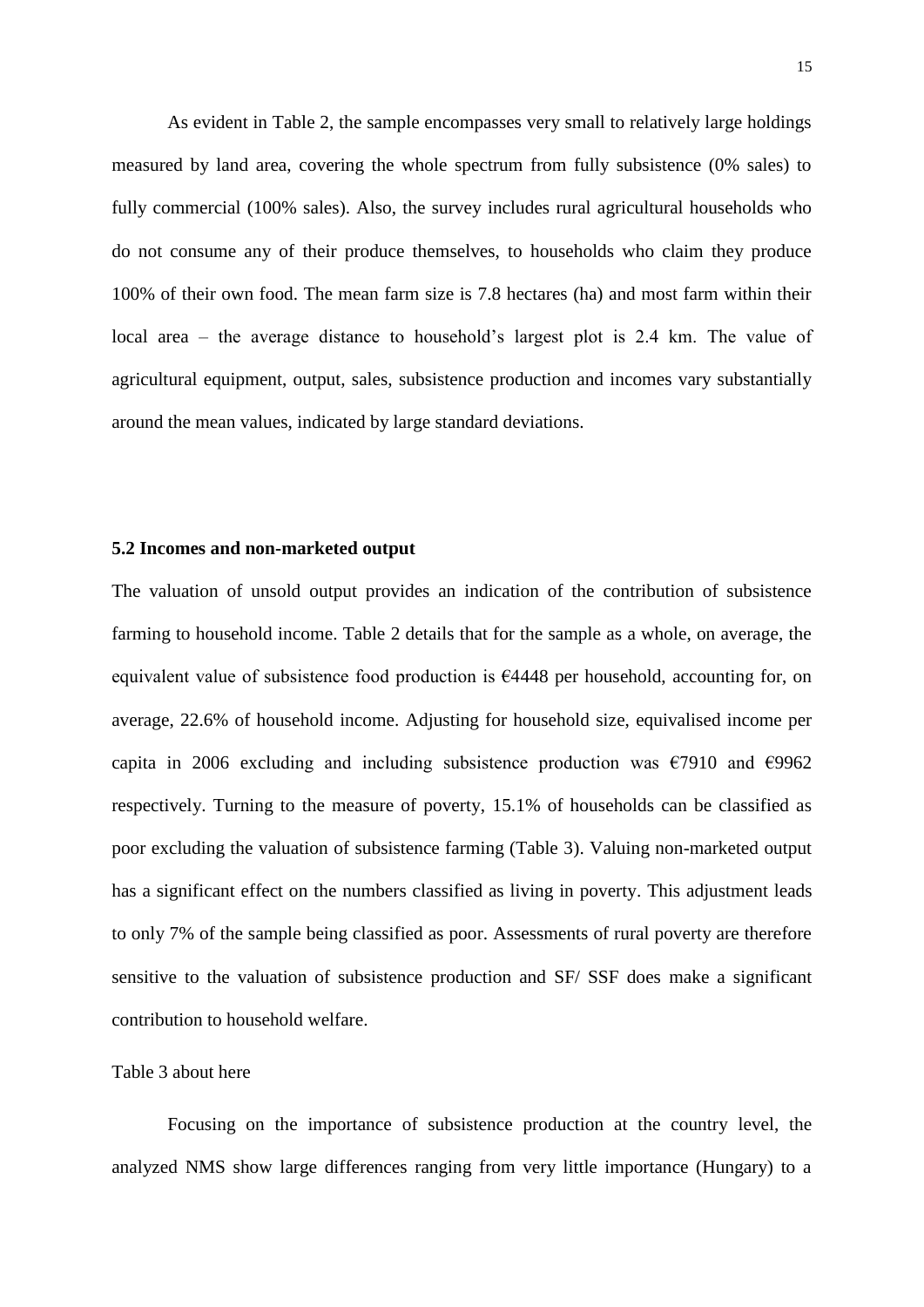substantial impact on the rural poor (Bulgaria) (Table 3). In Bulgaria, where the valuation of income in kind has the largest effect, almost two thirds of the poor households are shifted from below to above the poverty line when subsistence production is taken into account. The valuation of subsistence production also has a large impact for Slovenia, reducing the share of poor households from 24.6% to 15.8%. For these two countries, subsistence production is very important but not enough to fully eradicate poverty. This is however the case for Poland and Romania, where the valuation of subsistence production reduces the already low shares of agricultural households below the poverty line to less than 2%. In Hungary on the other hand, valuing subsistence production has only a modest effect in shifting households above the poverty line. It should be stressed, however, that the analysis presented in Table 3 relates to relative poverty lines, which vary significantly between countries.

#### **5.3 Characteristics of poor households**

In order to produce an overview of variables that differentiate between poor/non-poor households, ANOVA analysis was carried out. Table 4 compares the characteristics of households who were always below or above the poverty line, and those who shifted groups as a result of the valuation of subsistence production. Concerning households who were always below or above the poverty line, the results indicate that heads of poor households have generally a lower education level and spend more time on-farm and less on non-farm wage employment although they are located nearer to an urban centre. Poor households are also larger. For them, as expected, the relative contribution of subsistence production to household incomes is higher. With respect to production characteristics, households below the poverty line have smaller production assets (land, agricultural equipment) and consequently lower output level. Poor households sell on average only 39.7% of their total output compared against 53.3% for non-poor households. Using Wharton's (1970)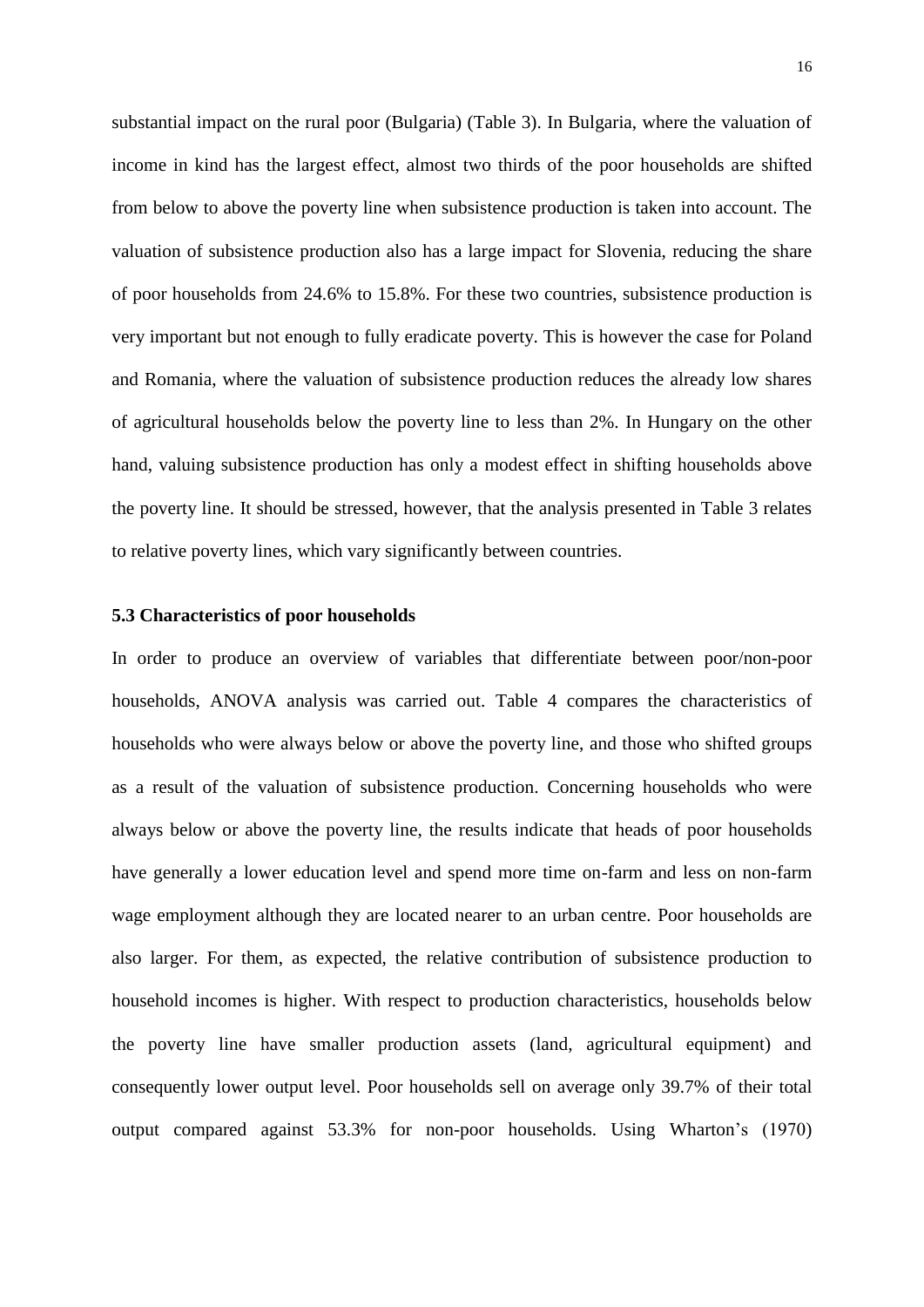thresholds, in general, poor households are subsistence oriented and non-poor households commercially oriented.

#### Table 4 about here

 For this study of particular interest are those households shifted above the poverty line as a result of the valuation of unsold output. What characterizes these households in comparison to the other two groups is that they spend the largest share of time on-farm and the lowest in non-farm wage employment. They market the lowest share of output and for them the contribution of subsistence production to household food consumption and to incomes is the most important.

#### **5.4 Typology of Agricultural Households**

Applying the clustering approach discussed above, a four cluster solution was obtained (Table 5). Tables 6 and 7 present the cluster validation variables and Table 8 describes the distribution of cluster membership by country and the share of total cultivated land area and value of production accounted for by each cluster. Table 9 details their objectives for agricultural production, the impact of potential policy initiatives on the likelihood of establishing a non-agricultural business and intentions of households, by cluster, for the period 2006 to 2011. Due to missing data, the factor / cluster analysis incorporates 701 agricultural households.

Tables 5, 6 and 7 about here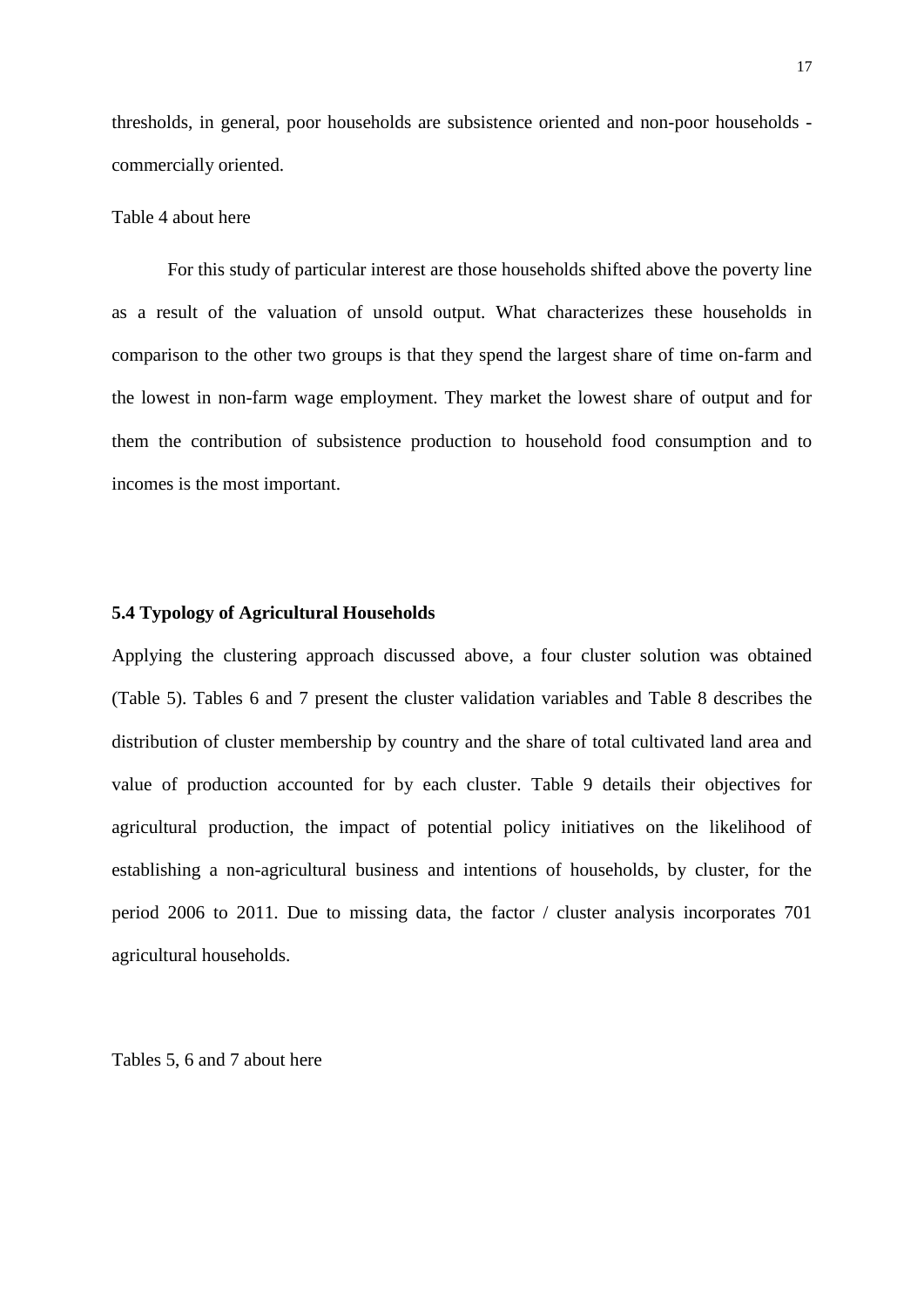The cluster analysis indicates two main routes out of poverty, represented by Clusters 1 and 2. Cluster 2 (pluriactive farmers) is the richest; with a mean cash income ( $651.958$ ) more than double that of clusters 3 and 4. No one in this cluster is classified as poor regardless of whether subsistence production is accounted for (Table 7). Most of these households combine farming with alternative, off-farm gainful activities and can be classified therefore as pluriactive (Kinsella et al. 2000)**.** They operate relatively large farms (mean of 20.8 ha) compared to the sample mean (9.3 ha). The cluster devotes the highest proportion of household time to off-farm work and the main motivation of farmers is to generate cash income. The value of production per hectare is the highest of any cluster. While accounting for 8.7% of the useable sample, these farms are responsible for 20.4% of the value of production. Eighteen percent of household heads in this cluster are female which is higher than any other cluster. The main objective in farming is to generate cash incomes. This cluster has a disproportionately large share of farmers from Hungary and Slovenia, the two countries in the sample with the highest GDP per capita (Table 8).

#### Table 8 about here

Cluster 1 (relatively large, full-time farms) is the smallest one  $(n=20)$ , with the second highest mean cash income  $(646,551)$ . After accounting for non-marketed production, no households in this cluster could be classified as poor. This cluster's farms are sufficiently large (mean operating size of 32.6 ha) to generate incomes to remove the households from poverty, without requiring additional off-farm income. The cluster is also asset rich with respect not only to land, but also regarding agricultural machinery, and the value of machinery owned is over eight times the sample average. Moreover, three quarters are active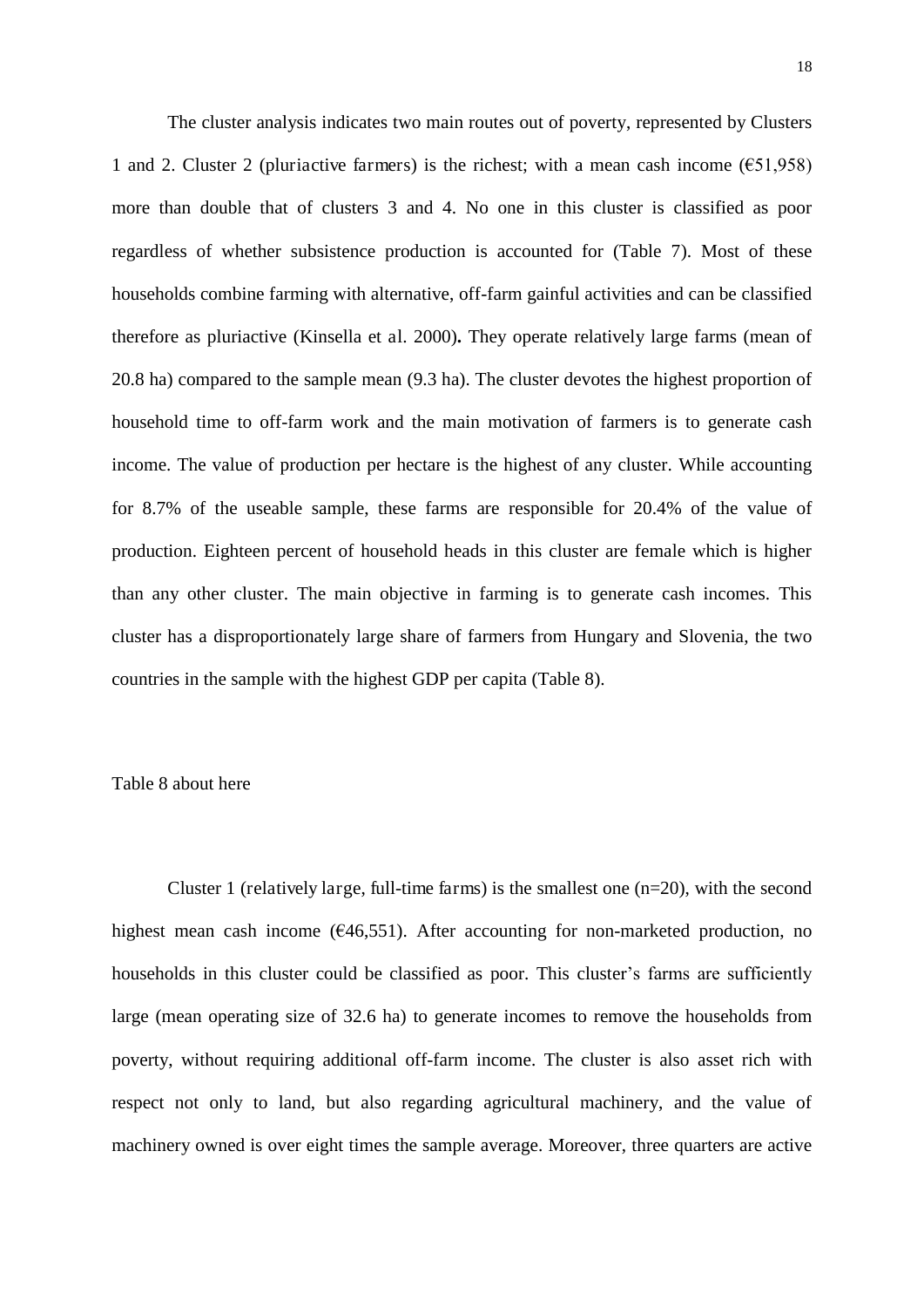members of a marketing / purchasing agricultural co-operative and the use of both technical assistance and credit for production and marketing is far more widespread in comparison to other clusters. This cluster has the lowest share of female run households – 10%. This cluster has a disproportionately large share of Slovenian households and relatively few from Bulgaria and Poland. Similar to Cluster 2, the main motive in agriculture for this cluster is to generate cash income (Table 9).

#### Table 9 about here

The poorest cluster (Cluster 3) is the largest  $(n=530)$  accounting for 75.6% of the sample. Undercapitalized and small-scale farms characterise Cluster 3. Most operate farms of less than 5 ha. As a result this cluster accounts for three quarters of the useable sample but only 46.9% of total cultivated land area. The vast majority farm with household labour only. This cluster has the highest use of manual technology and the lowest mean value for physical assets. It has also the lowest workers to consumers ratio. It is disproportionately weighted to farms from Bulgaria and Romania, the two poorest countries in the sample. On average only 50.8% of output is marketed and over 42% of households are subsistence oriented. Subsistence production is critical to the welfare of members. Incomes from non-agricultural activities are rather modest so that 44.6 and 39.1% classify own production as essential or very important for survival respectively. Just under one-fifth is below the poverty line when subsistence production is excluded. Households in this cluster have poor social capital since only 31.9% are active members of agricultural co-operatives. Differently to the other clusters, only one-tenth are using credit and technical assistance. Their main motive for engaging in agriculture is to provide food for the household.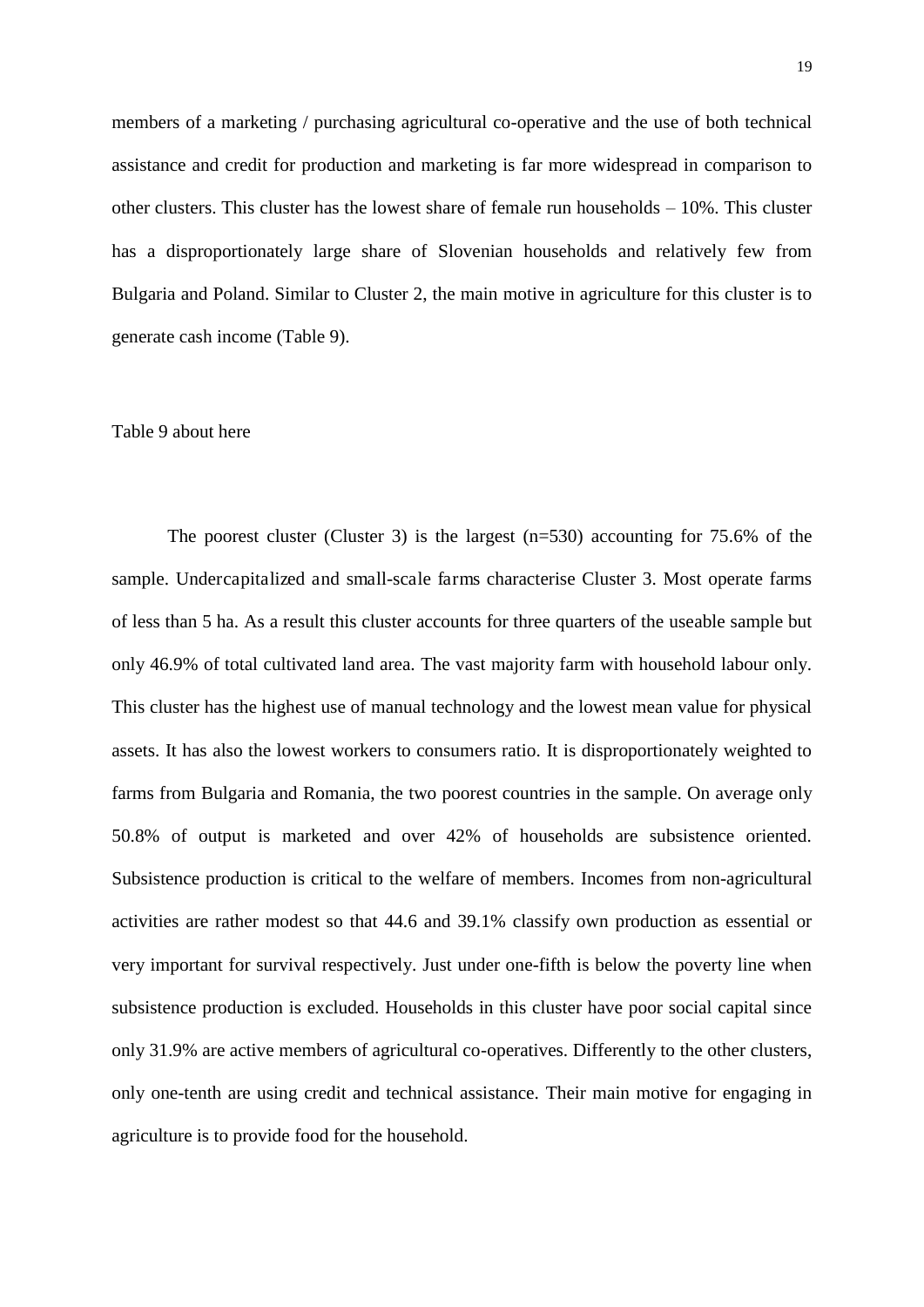Cluster 4 operate similar sized farms to those in Cluster 2 (17.1 ha versus 20.8 ha) but with more than two times higher value of agricultural equipment. However, their average income per capita is less than 40% of those recorded by Cluster 2. This is because their engagement in off-farm work is low – on average less than one quarter of total household gainful activity is off-farm. Almost one-half of households in this cluster register no household member in wage employment. This cluster can be characterised as relatively medium sized farms with significant underemployment. Age is not a particular barrier to employment – this cluster registers the lowest average age of the head of the household (49). Prior to evaluation of subsistence production, 14.3% can be classified as below the poverty line. A high proportion of farms in this cluster come from Poland and Slovenia, with Bulgaria and Romania underrepresented. Most rate own production as either essential or very important to their survival and their main aim for agricultural production is to generate cash income.

 As mentioned previously, within the sustainable livelihoods approach, it is recognised that actors partially shape their livelihoods (Ansoms and McKay, 2010) and that policy should enable households to improve their own well-being (Moser, 2007; DFID, 2000). In this context, policy initiatives promoting pluriactivity and the creation of non-farm businesses could help households to improve their situation. Regarding policy initiatives to improve livelihoods, Table 9 details the percentage of members of each cluster who say that a potential support mechanism would significantly increase their propensity to set up a nonagricultural business. Overall, farmers are most likely to respond to a reduced insurance and tax burden and better law enforcement. Cluster 1 (relative large, full-time farms) indicate that they are most likely to respond to the provision of low cost finance. Cluster 3, recording the highest incidence of poverty, report that they are most likely to respond to 'improved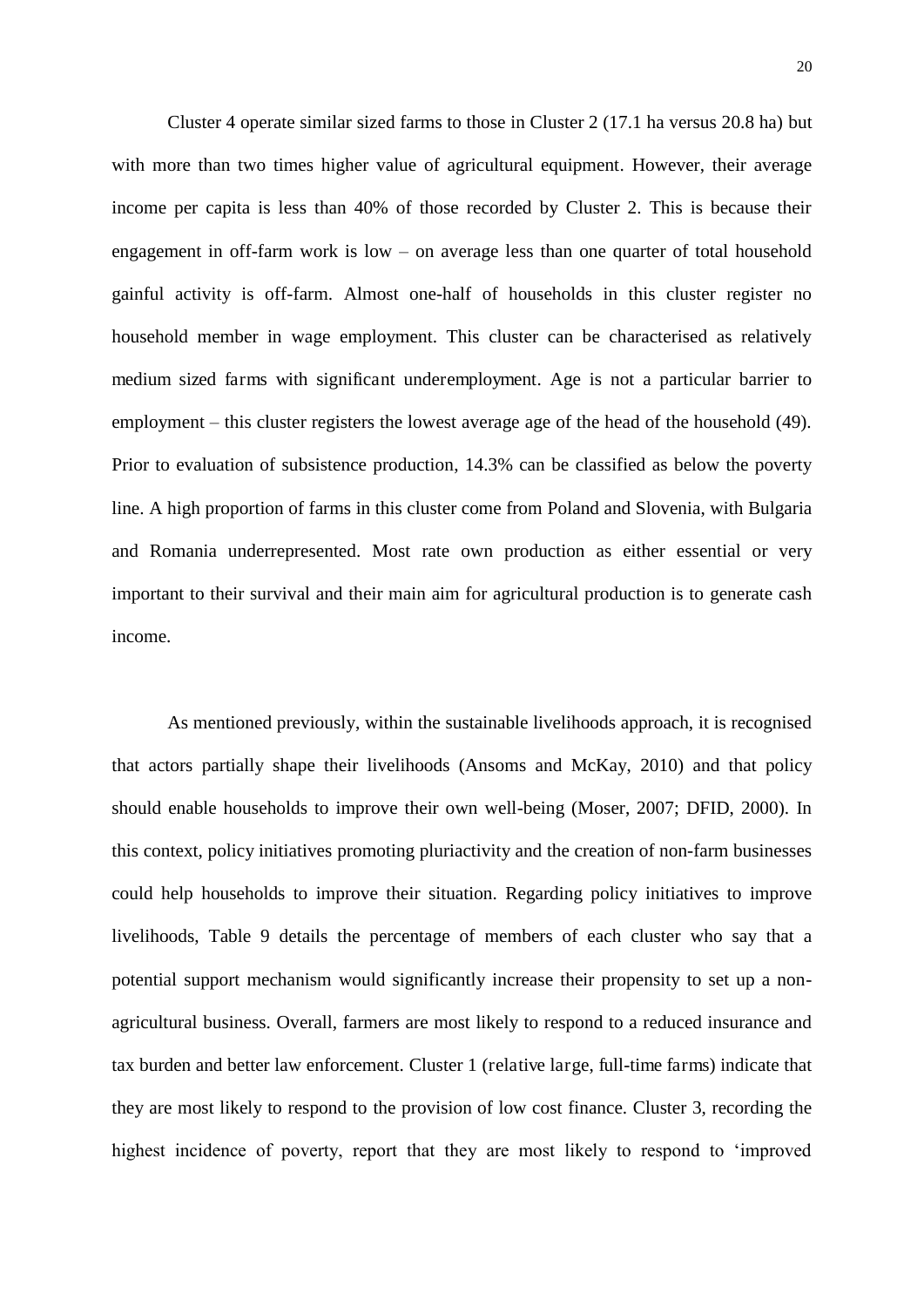physical infrastructure', 'better information on business opportunities' and 'access to specific consulting service'. These ratings again underline their fairly poor social capital.

 Larsen (2009) suggested that engagement in SSF may act as a basis for adding value through ancillary activities such as agro-tourism, food processing and artisan / craftwork. At present, this is not happening on a wide scale basis in the NMS. Only 6, 13 and 15 sampled households engage in agro-tourism, artisan / craft activities and food processing respectively. The group with the highest incidence of poverty (Cluster 3) possesses the lowest level of engagement in agro-tourism. Involvement in food processing and artisan / craft production is also modest. There may be mismatch between those most equipped to diversify into new business ventures and those most in need of enlarging their income base.

The bottom rows of Table 9 detail the intentions of farmers over a five-year time period. Overall, one-half envisaged no change and this was the most popular response for all clusters. Only 21.9% of households intended to make further commitments to agriculture in the near future, while 26.2% envisaged reducing their involvement in agriculture, principally by transferring to the next generation or scaling down operations. Only 6.6% planned to cease farming altogether. Cluster 2 (pluriactive farmers) were most keen on increasing their involvement in agriculture (via intensification and specialization) which is surprising having in mind their successful engagement in off-farm employment. In contrast, Cluster 3 (undercapitalised, small-scale farms) was most likely to envisage ceasing farming altogether. However, overall, the majority of households intended to pursue a similar level of agricultural activity in the future and produce a significant share of their own food needs.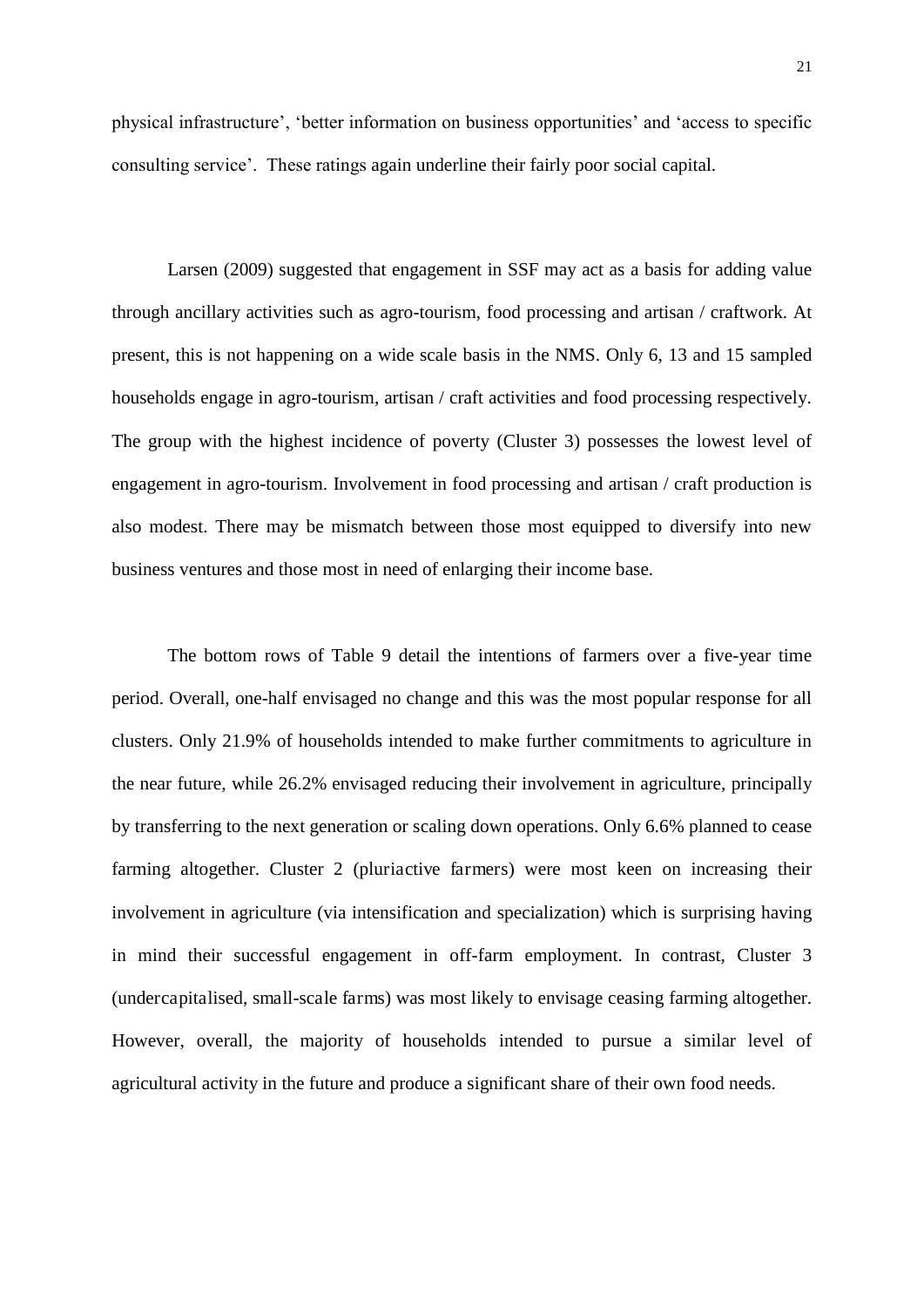#### **6. CONCLUSIONS**

The paper contributes to research on farming in the NMS by drawing on the sustainable livelihoods literature and a relatively large and comprehensive dataset of over 1,000 responses. The latter provides detailed information on agricultural households in contrasting rural regions of five countries (Bulgaria, Hungary, Poland, Romania and Slovenia). The sustainable livelihood framework provides a useful approach to discern the different constraints faced by varying groups of farmers and their differing policy needs. The research generates four key conclusions relating to agricultural livelihoods.

First, subsistence production remains pervasive in the NMS. Using Wharton's (1970) definition of subsistence farmers as those selling less than 50% of their output, 49.1% of those sampled can be classified as subsistence oriented (Table 2). The prevalence of subsistence production is unlikely to change in the short to medium term – the majority of those sampled envisaged no change in their farming operations in the next five years. Subsistence production should not be seen as merely a transitional phenomenon in Central and Eastern Europe – over twenty years after the downfall of socialist regimes it remains a critical characteristic of agriculture in the NMS. However, there is little evidence that SF / SSF are currently providing a platform for additional value-added activities such as agrotourism, food processing and artisan / craft activities.

Second, the contribution of subsistence production to livelihoods is uneven but significant. The equivalent value of subsistence food production is  $\epsilon$ 4,448 per household, accounting for, on average, 22.6% of the incomes of sampled households (Table 2). For the sample as a whole the valuation of subsistence production pushes 8% of households above the poverty line (equivalent to roughly one half of those classified as poor prior to the valuation of such production). Given the large number of small-scale farms in the NMS, this is an important finding. Estimations of poverty are sensitive to the valuation of non-marketed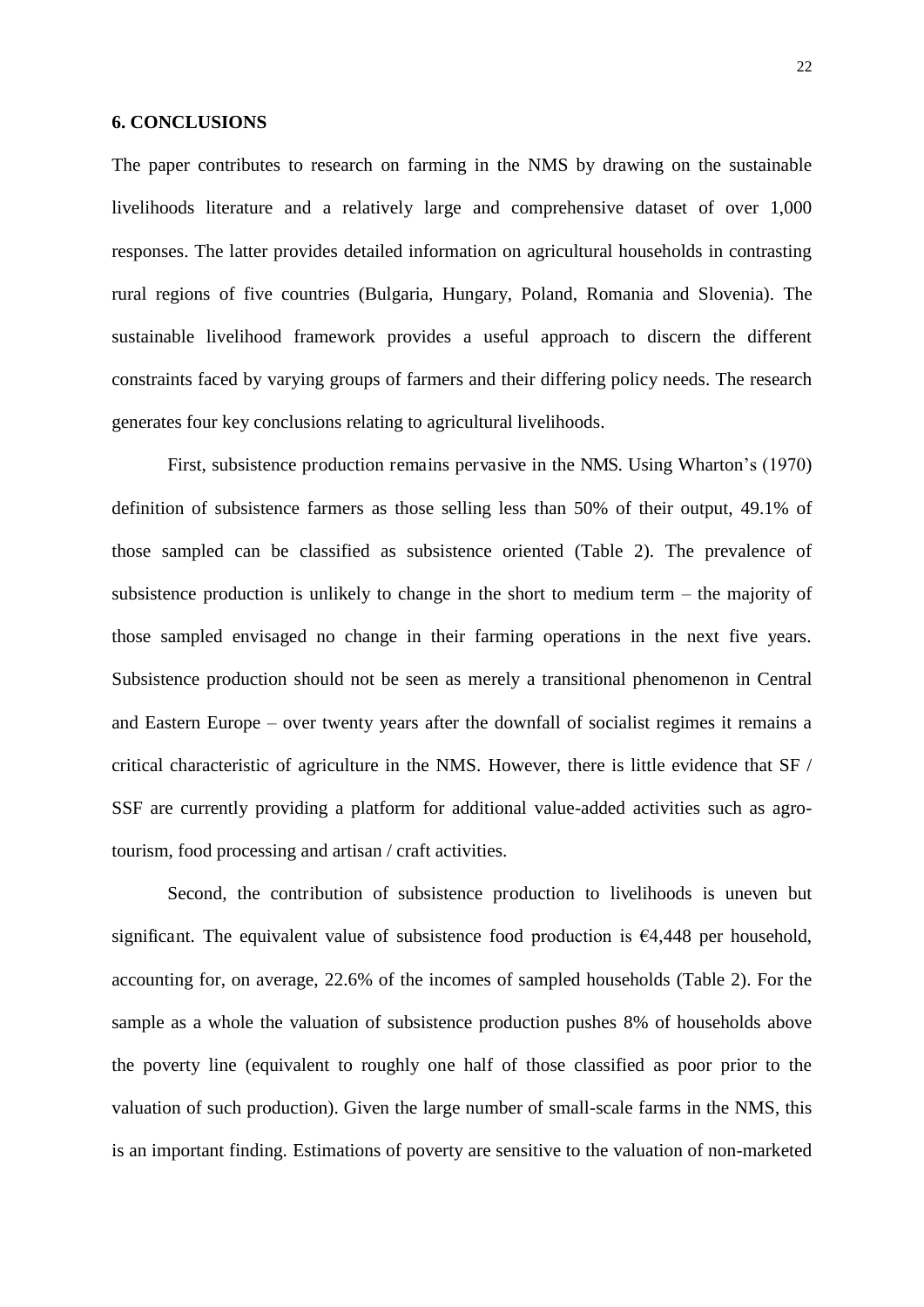production. Behind the above averages, country differences in the role of subsistence farming are significant. This research indicates that the impact of non-marketed production for moving households above the poverty line is strongest in the poorest Member State (Bulgaria).

Third, subsistence production is most important for the poorest households (Cluster 3). The poorest households engage in SF as a survival strategy: 80% of respondents in Cluster 3 rated own production as very important or essential for survival. In contrast the respective figure for Cluster 2 was 62%. Those with the most vulnerable livelihoods face a mixture of challenges. Cluster 3 operates scale-scale, undercapitalized farms without substantial nonagricultural earnings. It has the highest mean age of the head of household. These farmers are unlikely to obtain new sources of income and will probably depend increasingly on social safety nets. Overall, they are reluctant, however, to give up farming altogether. The poorest (Clusters 3 and 4) also possess poor social capital.

Finally, the analysis reveals the on-going distinctiveness of farming in the NMS compared against structures in Western Europe. Cluster 1 has a mean farm size of 32.6 ha and agricultural equipment worth  $E124,179$ . Such farms roughly equate to what would be considered a medium sized family farm in some Western European countries. It is the latter group which is central to the 'European model of farming' and the traditional focus of the CAP (Brookfield and Parsons, 2007). However, Cluster 1 accounts for only 2.9% of the analysed sample. Most agricultural households studied, as well as land cultivated, do not fit with notions of what constitutes a typical family farm in Western Europe. While Cluster 3 accounts for the majority of those sampled, due to the relatively small size of the farms, such households are not the main beneficiaries of CAP direct payments (Davidova, 2011), which, for the most part, in the NMS are currently paid on a simple per hectare basis. While a central objective of the CAP remains to ensure a 'fair standard of living for the agricultural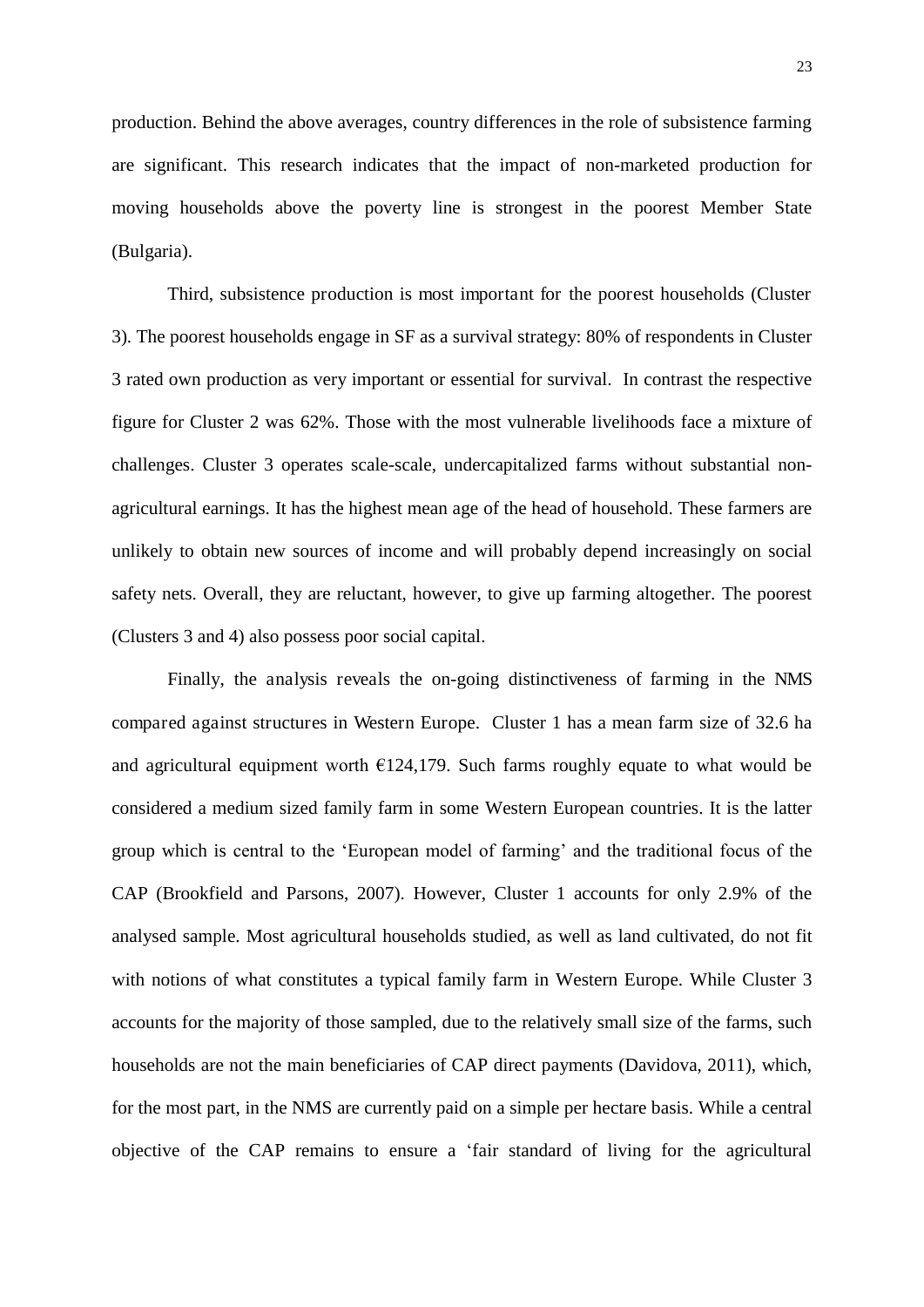community' (European Commission, 2009), current policy is unsuited for the large subsistence and semi-subsistence sector in the NMS. It is likely that farmers in Cluster 3 require a different set of non-standard measures targeted at their differing needs. This is likely to involve decreasing the costs to access information and improving social capital in rural areas, special development projects, sources of micro / low cost finance, and improved synergies between agricultural, regional and social welfare policies.

#### **References**

- Ansoms, A. and McKay, A. 2010. A quantitative analysis of poverty and livelihood profiles: The case of rural Rwanda, Food Policy, 35(6), 584-598
- Ashley, C. and Carney, D. 1999. Sustainable Livelihoods: lessons from early experience, London: DFID.
- Balint, B. and Wobst, P., 2006. Institutional Factors and Market Participation by Individual Farmers: The Case of Romania. Post-Communist Economies, 18**,** pp.101-121.
- Baum, S. 2008. Deliverable 3.2: Socio-economic, demographic, and agricultural patterns of rural areas in the new Member States. EU FPVI Project SCARLED, CONTRACT No. SSPE-CT-2006-0044201 (STREP).
- Bird, K. and Shepherd, A. 2003, Livelihoods and chronic poverty in semi-arid Zimbabwe, World Development **31** (3), pp. 591–610.
- Boel, M.F., 2005. European Agriculture in 2010, Speech to LTO Nederland, [http://europa.eu/rapid/pressReleasesAction.do?reference=SPEECH/05/316&format=](http://europa.eu/rapid/pressReleasesAction.do?reference=SPEECH/05/316&format=HTML&aged=1&language=EN&guiLanguage=en) [HTML&aged=1&language=EN&guiLanguage=en,](http://europa.eu/rapid/pressReleasesAction.do?reference=SPEECH/05/316&format=HTML&aged=1&language=EN&guiLanguage=en)
- Bouahom, B., Douangsavanh, L. and Rigg, J. 2004. Building sustainable livelihoods in the Laos: Untangling farm and non-farm, Geoforum 35 (5), pp. 607–619.
- Brookfield, H. and Parsons, H., 2007. Family Farming, Survival and Prospect: A World-wide Analysis, Abingdon: Routledge.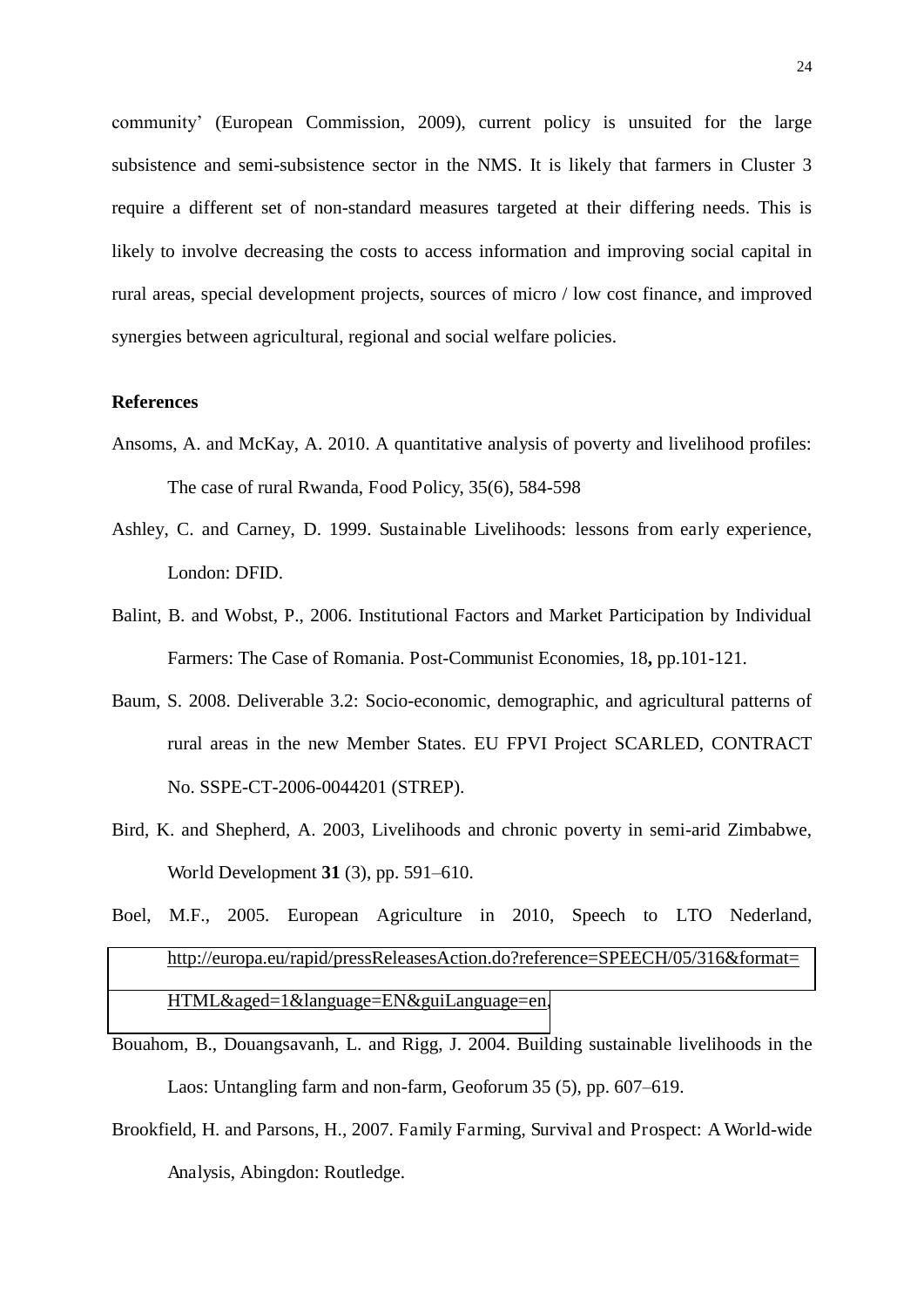- Buchenrieder, G., Möllers, J., Happe, K., Davidova, S., Fredriksson, L., Bailey, A., Gorton, M., Kancs, d'A., Swinnen, J.F.M., Vranken, L., Hubbard, C., Ward, N., Juvančič, L., Milczarek, D. and Mishev, P. 2007. Conceptual framework for analysing structural change in agriculture and rural livelihoods. Deliverable 2.1 of the FPVI project SCARLED (Structural Change in Agriculture and Rural Livelihoods).
- Burrell, A., 2009. EC Conference on Rural Poverty and Social Exclusion 1: Contribution of Rural Development policies to social inclusion, discussion, Budapest June 11th.
- Chambers, R. and Conway, G.R., 1991. Sustainable Rural Livelihoods: Practical Concepts for the 21st Century, IDS Discussion Paper 296. Institute of Development Studies.
- Council Regulation No. 1698/2005: Council Regulation (EC) No. 1698/2005 of 20 September 2005 on support for rural development by the European Agricultural Fund for Rural Development (EAFRD), [http://eur-lex.europa.eu/LexUriServ/LexUriServ.do](http://eur-lex.europa.eu/LexUriServ/LexUriServ.do?uri=OJ:L:2005:277:0001:0040:EN:PDF)  [?uri=OJ:L:2005:277:0001:0040:EN:PDF](http://eur-lex.europa.eu/LexUriServ/LexUriServ.do?uri=OJ:L:2005:277:0001:0040:EN:PDF)
- Davidova, S., 2011. Semi-subsistence farming: An elusive concept posing thorny policy issues. Presidential address. Journal of Agricultural Economics **62**(3), 503-524.
- Davidova, S., 2011a. Implementation of Single Area Payment Scheme in the EU New Member States. In A. Sorrentino, R. Henke and S.Severini (eds.), The Common Agricultural Policy after the Fischler Reform: National Implementation, Impact Assessment and the Agenda for Future Reforms, Ashgate, Farham England, Burlington USA, pp. 107-120.
- Davidova, S., Fredriksson, L., Bailey, A., 2009. Subsistence and Semi-subsistence Farming in Selected EU New Member States. Agricultural Economics, **40**(S), pp. 731-742.

DFID. 2000. Sustainable Livelihoods *–* current thinking and practice. London: DFID.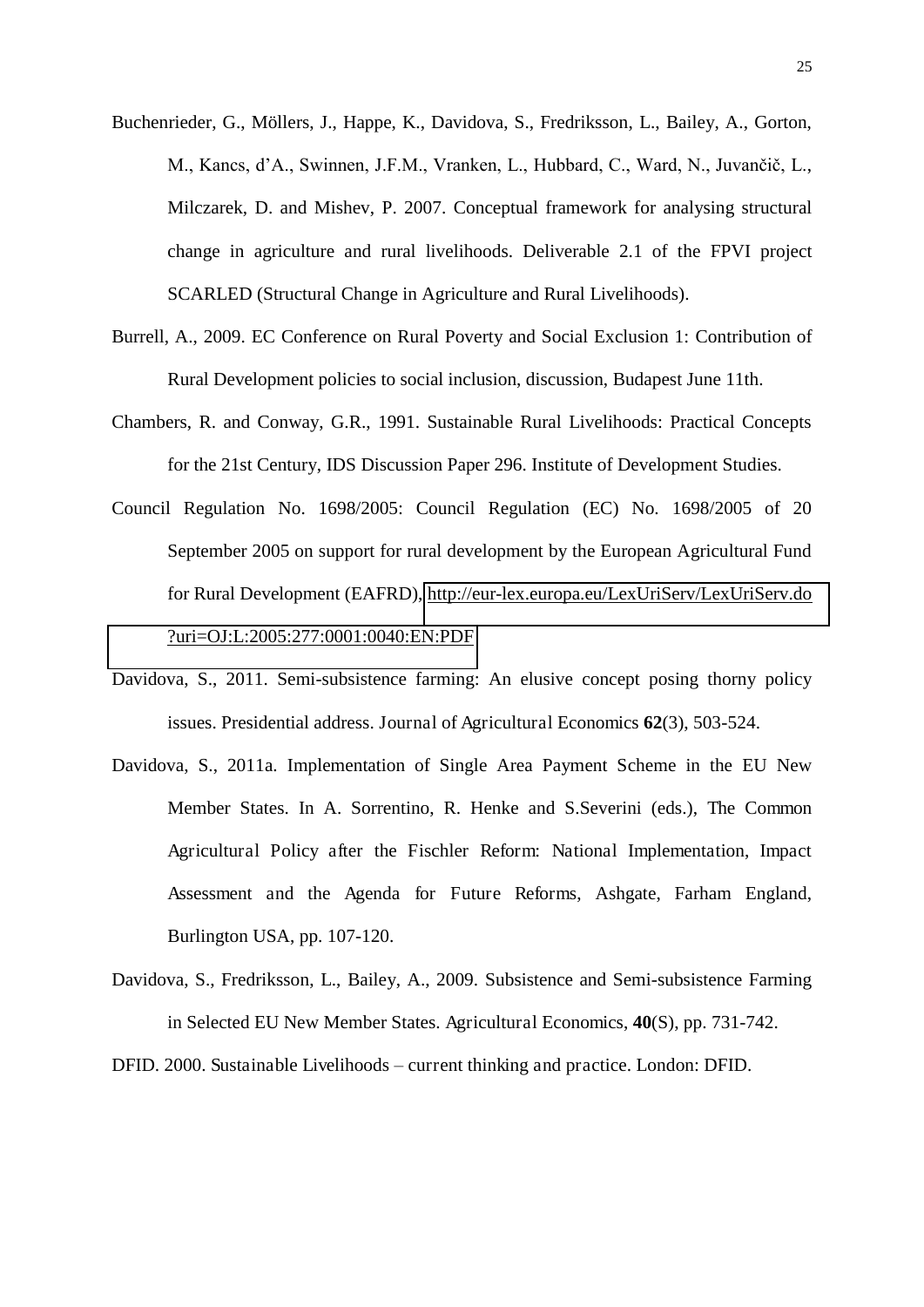- Du Toit, A., Skuse, A. and Cousins, T. 2007. The political economy of social capital: chronic poverty, remoteness and gender in the rural Eastern Cape. Social Identities, **13**(4), 521-540.
- Ellis, F. 1993. Peasant Economics: farm households and agrarian development (second edition). Cambridge: Cambridge University Press.
- Ellis, F. 2000. Rural livelihoods and diversity in developing countries. Oxford: Oxford University Press.
- Ellis, F., Kutengule, M. an Nyasulu, A. 2003, Livelihoods and rural poverty reduction in Malawi, World Development **31** (9), pp. 1495–1510.
- Ellis, F., & Mdoe, N. 2003. Rural livelihoods and poverty reduction in Tanzania. World Development, 31(8). 1367-1384.
- European Commission 2009. Mission statement: Directorate-General for Agriculture and Rural Development, Commission for the European Communities, Brussels.
- European Commission 2010. The Common Agricultural Policy after 2013 Public debate: Summary Report, Brussels. [http://ec.europa.eu/agriculture/cap-post-](http://ec.europa.eu/agriculture/cap-post-2013/debate/report/summary-report_en.pdf)[2013/debate/report/summary-report\\_en.pdf](http://ec.europa.eu/agriculture/cap-post-2013/debate/report/summary-report_en.pdf)
- Eurostat 2009a. Eurostat Agriculture database, [http://epp.eurostat.ec.europa.eu/cache/ITY\\_SDDS/EN/ef\\_esms.htm](http://epp.eurostat.ec.europa.eu/cache/ITY_SDDS/EN/ef_esms.htm)
- Eurostat 2009b. Ad hoc Tables: Farm structure Survey, [http://epp.eurostat.ec.europa.eu/portal/page/portal/agriculture/data/ad\\_hoc\\_tables\\_far](http://epp.eurostat.ec.europa.eu/portal/page/portal/agriculture/data/ad_hoc_tables_farm_structure_survey) [m\\_structure\\_survey.](http://epp.eurostat.ec.europa.eu/portal/page/portal/agriculture/data/ad_hoc_tables_farm_structure_survey)
- Everitt, B.S., Landau S. and Leese M. 2001. Cluster Analysis, 4th edn. London: Arnold. FAO 2010. FAOSTAT,<http://faostat.fao.org/default.aspx>
- Fritzsch, J., Wegener, S., Buchenrieder, G., Curtiss, J. and Gomez y Paloma, S., 2009. Semi-Subsistence Farm Households in Central and South-Eastern Europe: Current State and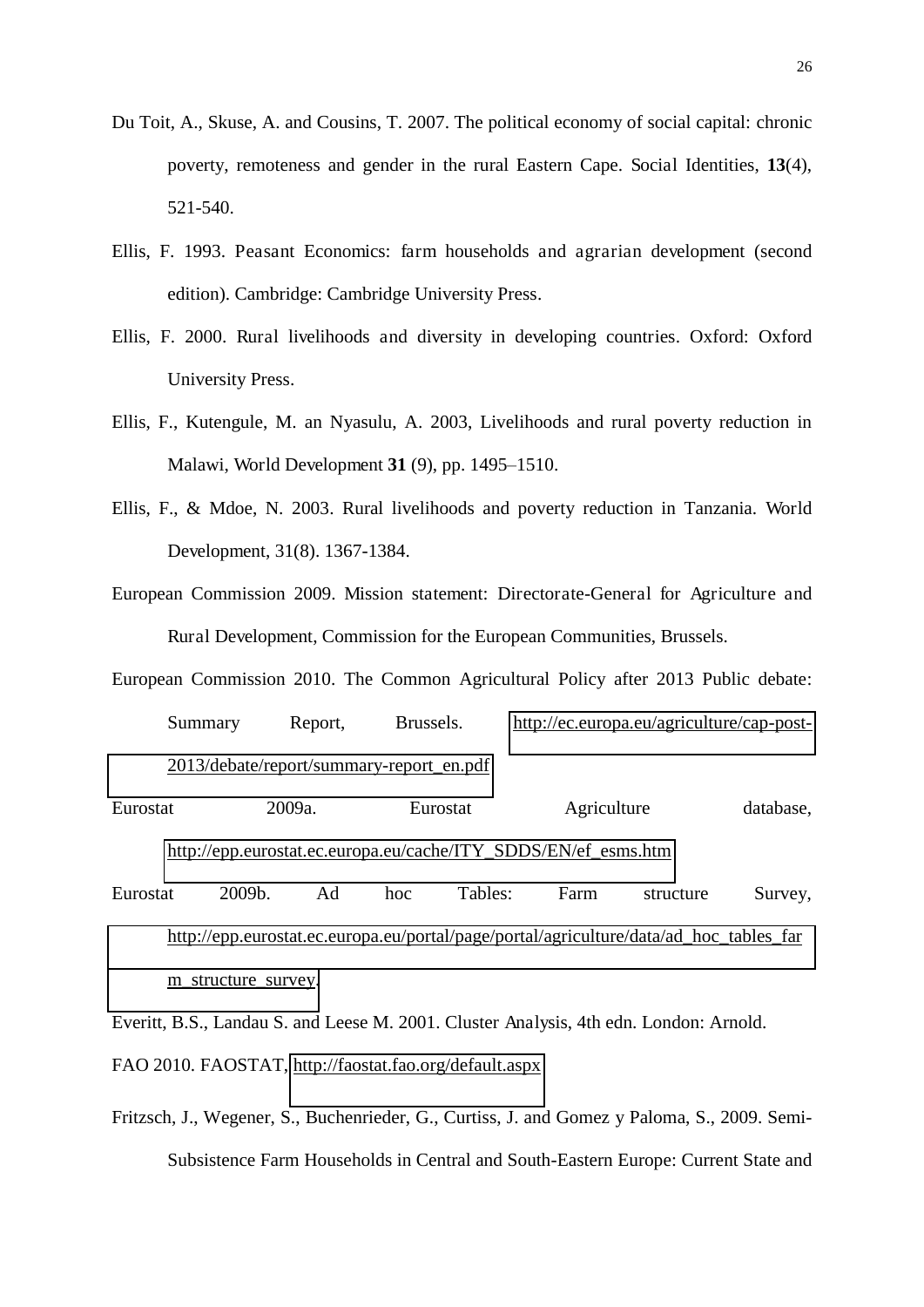Future Perspectives. Contributed Paper presented at the International Association of Agricultural Economists Conference, Beijing, China, August 16-22, 2009.

- Forgacs, C., 2010. Semi-subsistence farming situation and policy the example of Hungary. Presentation at ENRD seminar: Semi-subsistence Farming in the EU: Current situation and future prospects (Sibiu, Romania, 13-15 October 2010 http://enrd.ec.europa.eu/en-rd-events-and-meetings/enrd-seminars/semi-subsistenceseminar/en/semi-subsistence-seminar\_home\_en.cfm).
- Gorton, M., Douarin, E., Davidova, S. and Latruffe, L. 2008. Attitudes to agricultural policy and farming futures in the context of the 2003 CAP reform, Journal of Rural Studies, **24**(3), pp.322-336.
- Hair, J.F., Anderson, R.E., Tatham, R.L., Black, B.C., 2006. Multivariate Data Analysis, 6<sup>th</sup> edition, Pearson Education, London.
- Hubbard C, Gorton M, 2011. Placing agriculture within rural development: evidence from EU case studies. Environment and Planning C: Government and Policy **29**(1) 80 – 95
- Kinsella, J., Wilson, S., de Jong F. and Renting H. (2000) Pluriactivity as a livelihood strategy in Irish farm households and its role in rural development. Sociologia Ruralis **40**(4) pp. 481–496
- Kostov, P., Lingard, J., 2002. Subsistence farming in transitional economies: lessons from Bulgaria. Journal of Rural Studies, **18**(1), pp. 83-94.
- Kostov, P., Lingard, J., 2004. Subsistence agriculture in transition economies: its roles and determinants. Journal of Agricultural Economics, **55**(3)**,** pp. 565-579.
- Larsen, A.F. 2009. Semi-subsistence Producers and Biosecurity in the Slovenian Alps, Sociologia Ruralis, **49**(4), pp. 330-343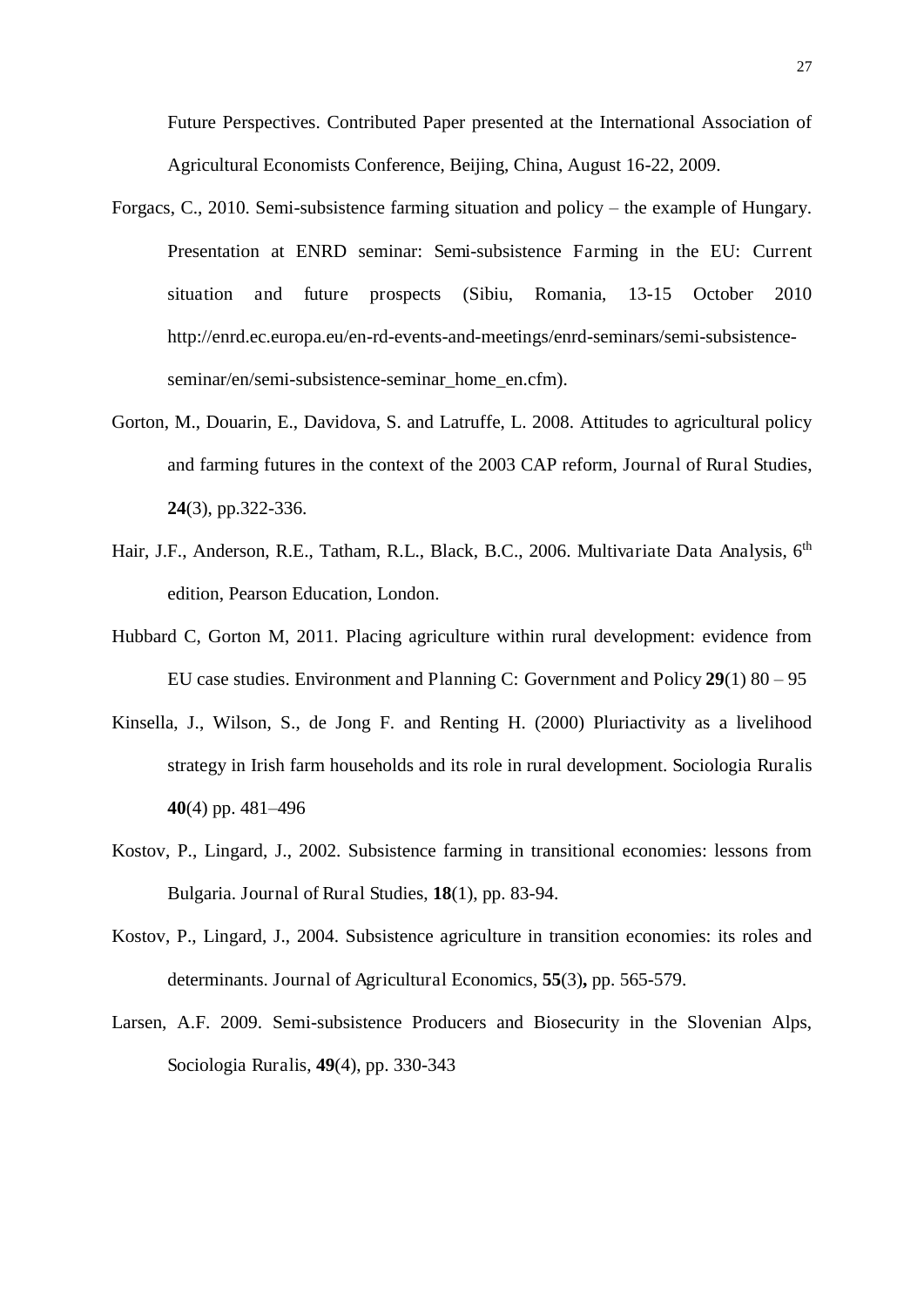- Lerman, Z., 2001. Institutions and technologies for subsistence agriculture: how to improve commercialisation, Department of Agricultural Economics and Management, The Hebrew University of Jerusalem, Working Paper No.8.01.
- Mathijs, E. and Noev, N., 2004. Subsistence Farming in Central and Eastern Europe: Empirical Evidence from Albania, Bulgaria, Hungary and Romania. Eastern European Economics, **42**(6), pp.72-89.
- McConnell, D. and Dillon, J., 1997. Farm management for Asia: a systems approach. FAO Farm Systems Management Series 13, FAO, Rome, Italy.
- Milligan, G.W. 1996. Clustering validation: results and implications for applied analyses. In P. Arabie, L. J. Hubert and G. De Soete (eds.), Clustering and Classification, World Scientific, River Edge, pp. 341-375.
- Moser C. 2007. Assets and livelihoods: a framework for asset-based social policy. In Moser, C. and Dani, A. (eds.), Assets, Livelihoods and Social Policy, Washington D.C.: World Bank, pp.43-81.
- Norušis, M.J. 2011. IBM SPSS Statistics 19: Statistical Procedures Companion, Pearson Education.
- Papadopoulos A G, Liarikos C, 2007, Dissecting changing rural development policy networks: the case of Greece, Environment and Planning C: Government and Policy,  $25(2)$  291 – 313
- Petrovici, D. and Gorton, M., 2005. An evaluation of the importance of subsistence food production for assessments of poverty and policy targeting: Evidence from Romania. Food Policy, **30**(2)**,** pp. 205-223.
- Punj, G. and Steward, D., 1983. Cluster Analysis in Marketing Research: Review and Suggestions for Application, Journal of Marketing Research **20**, pp.134-148.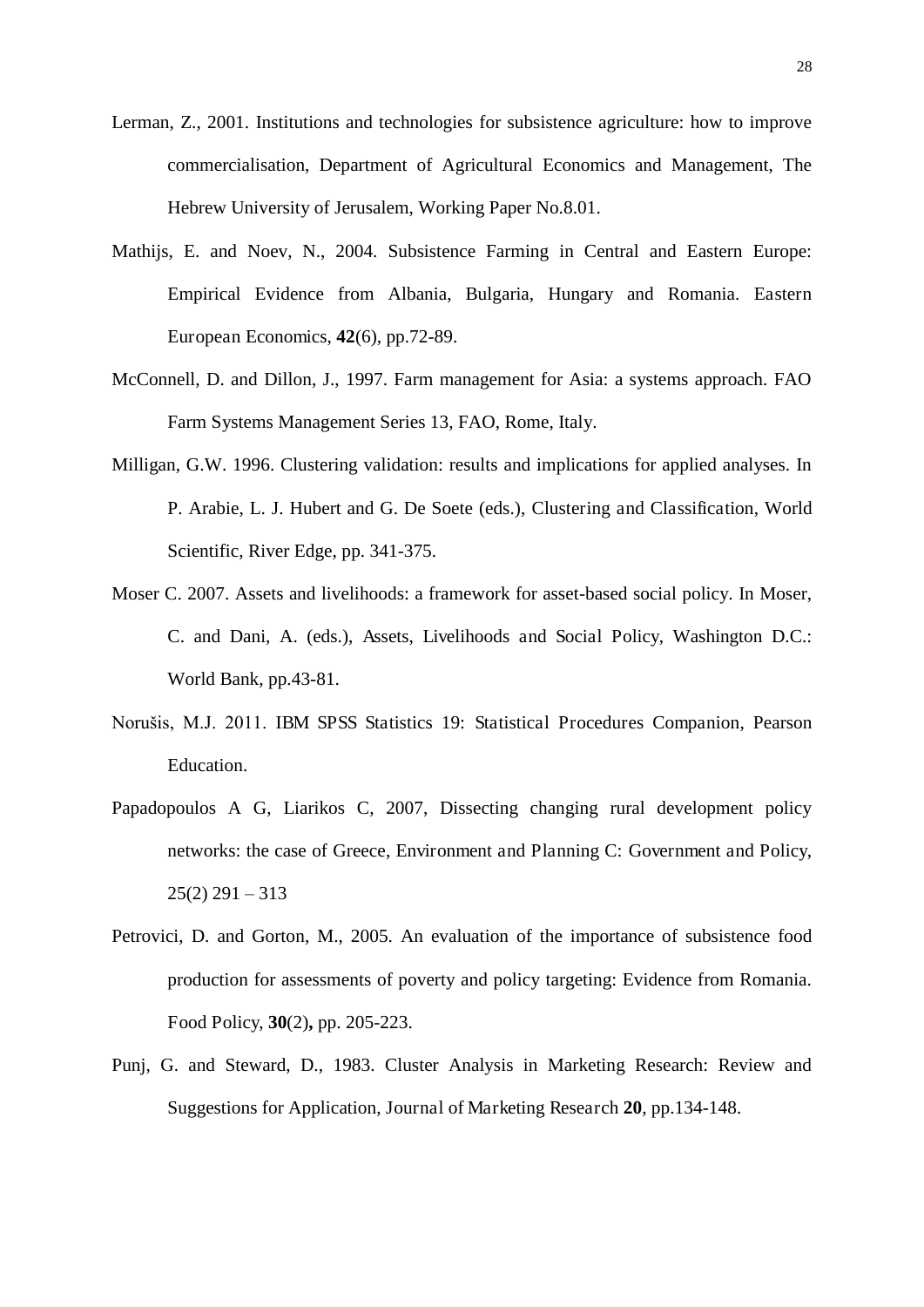- Svendsen, G. L. and Svendsen, G. T. 2000. Measuring social capital: the Danish co-operative dairy movement, Sociologia Ruralis, 40(1), 72–86
- Swain, N., 1999. Agricultural restitution and co-operative transformation in the Czech Republic, Hungarya and Slovakia. Europe-Asia Studies **51**(7), 1199-1219.
- Wharton, C.R. 1970. Subsistence agriculture: concepts and scope. In: C.R. Wharton (ed.) Subsistence Agriculture and Economic Development, Frank Cass, London, pp.12-20.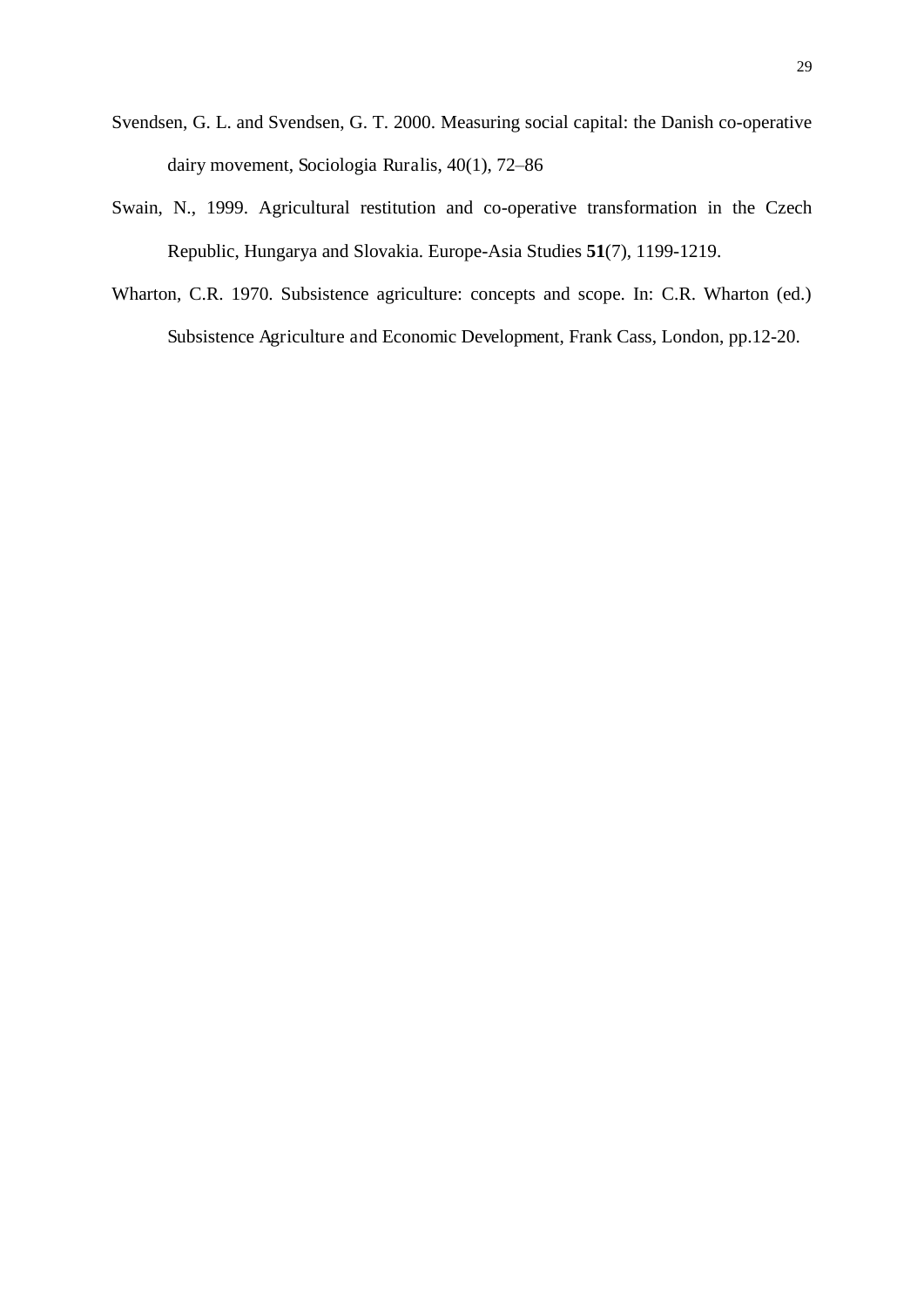



Source: Baum (2008)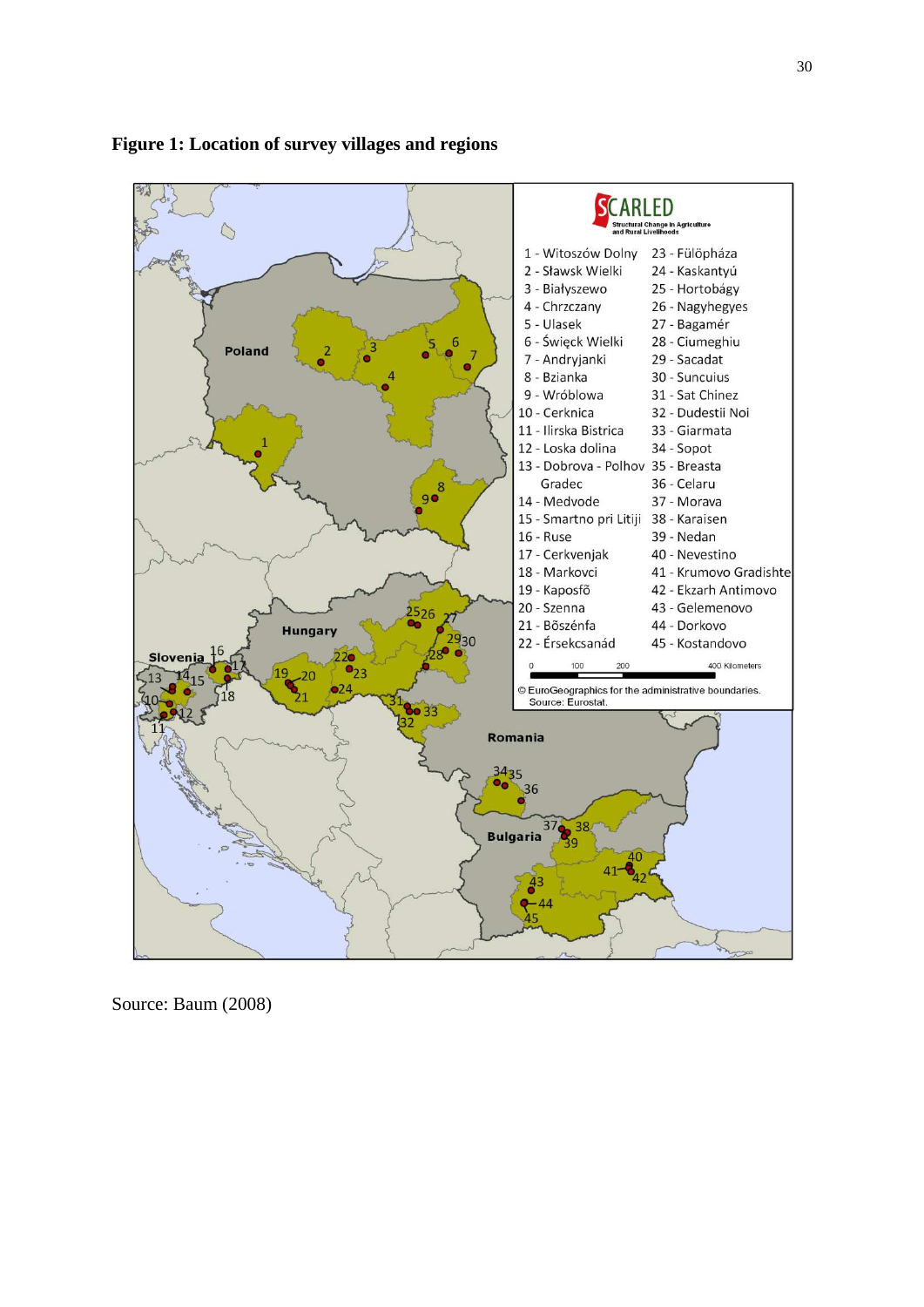|                                |           | EU15                      |               |           | $NMS-12$                  |               | EU-27      |                           |               |  |
|--------------------------------|-----------|---------------------------|---------------|-----------|---------------------------|---------------|------------|---------------------------|---------------|--|
|                                | Number    | % of total<br>No of farms | $%$ of<br>UAA | Number    | % of total<br>No of farms | $%$ of<br>UAA | Number     | % of total<br>No of farms | $%$ of<br>UAA |  |
| Smaller than 5 ha              | 3,087,110 | 54.5                      | 4.4           | 6,557,740 | 81.6                      | 18.5          | 9.644.850  | 70.4                      | 8.4           |  |
| Smaller than $8$ ESU*          | 3,427,010 | 60.5                      | 14.7          | 7.677.200 | 95.5                      | 42.9          | 11.104.210 | 81.1                      | 22.5          |  |
| Less than 50% of output sold** | 588,010   | 16.4                      | 2.8           | 5,300,410 | 65.9                      | 21.5          | 5,888,420  | 43.0                      | 12.8          |  |

#### **Table 1: Prevalence of Subsistence and Semi-Subsistence Farming in the EU by different criteria (Year 2007)**

Source: Eurostat (2009a; 2009b)

\* No data available for farms <2ESU for The Netherlands. This means that this figure is likely to be somewhat understated.

\*\* For EU-15 data only available for Greece, Italy and Spain; thus aggregate for EU-27 is here NMS-12 plus EU-3.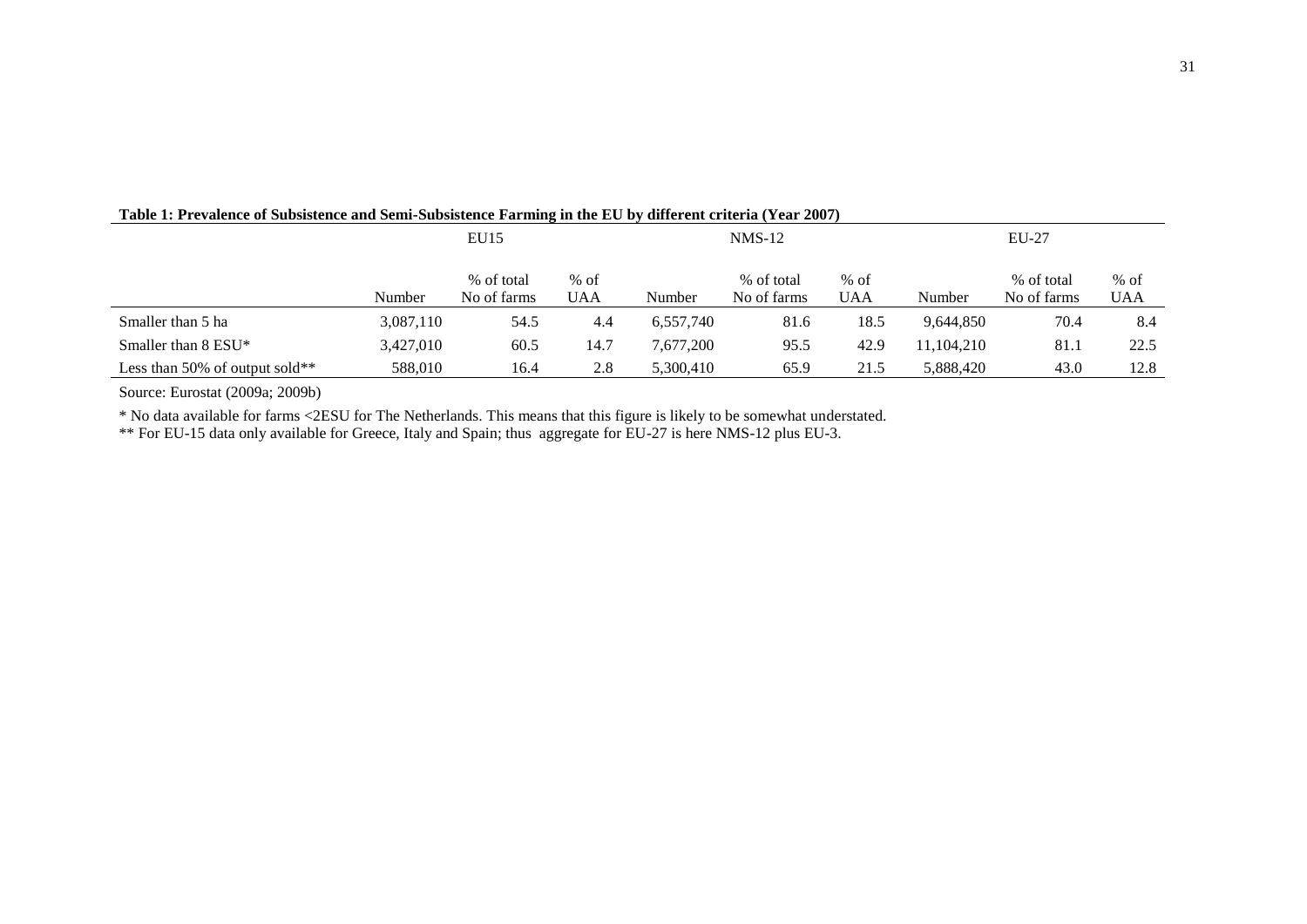|                                                                                      | Min            | <b>Max</b> | <b>Mean</b> | Std. Dev. |
|--------------------------------------------------------------------------------------|----------------|------------|-------------|-----------|
| Age of household head (HH) (years)                                                   | 18             | 91         | 54.31       | 13.141    |
| Time spent on-farm by HH (%)                                                         | $\mathbf{0}$   | 100        | 74.25       | 35.995    |
| Time spent on non-farm wage employment by HH (%)                                     | $\mathbf{0}$   | 100        | 18.82       | 32.144    |
| Total number of household members                                                    | 1              | 9          | 3.48        | 1.580     |
| Total cultivated land area $(ha)^1$                                                  | $\Omega$       | 132        | 7.81        | 12.151    |
| Distance to most distant plot (km)                                                   | $\Omega$       | 80         | 3.75        | 5.400     |
| Distance to nearest urban centre (km)                                                | 4              | 78         | 23.68       | 18.740    |
| Total value of production (PPP $\varepsilon$ )                                       | 70             | 215 707    | 14 374      | 22030.077 |
| Total value of sales (PPP $\varepsilon$ )                                            | $\Omega$       | 215 707    | 9 9 2 6     | 18668.749 |
| Total value of subsistence production (PPP $\varepsilon$ )                           | $\Omega$       | 209 478    | 4 4 4 8     | 8932.772  |
| Total cash income (PPP $\varepsilon$ )                                               | $\Omega$       | 119 337    | 17 000      | 15500.275 |
| Equivalised income per capita (PPP $\varepsilon$ ) without<br>subsistence production | $\Omega$       | 52 264     | 7910        | 6887.373  |
| Equivalised income per capita incl. subsistence<br>production (PPP $\varepsilon$ )   | 183            | 68 627     | 9 9 6 2     | 7860.460  |
| Value of agricultural equipment (PPP $\varepsilon$ )                                 | $\mathbf{0}$   | 680 343    | 15 691      | 36019.557 |
| Share of sales in output $(\%)$                                                      | $\mathbf{0}$   | 100        | 50.71       | 32.726    |
| Share of food consumption from own production $(\%)$                                 | $\theta$       | 100        | 44.45       | 26.569    |
| Subsistence production contribution to total income (%)                              | $\overline{0}$ | 100        | 22.56       | 18.573    |

**Table 2: Descriptive statistics for the merged sample for the five analysed countries (2006)** 

<sup>1</sup>The case of 0 area cultivated is explained by the situation where the household only keeps livestock and does not cultivate crops.

<sup>2</sup> PPP€ stands for Purchasing Power Parities in Euros. All monetary values have been converted from national currencies to PPP€ by applying Eurostat currency conversion rates for 2006.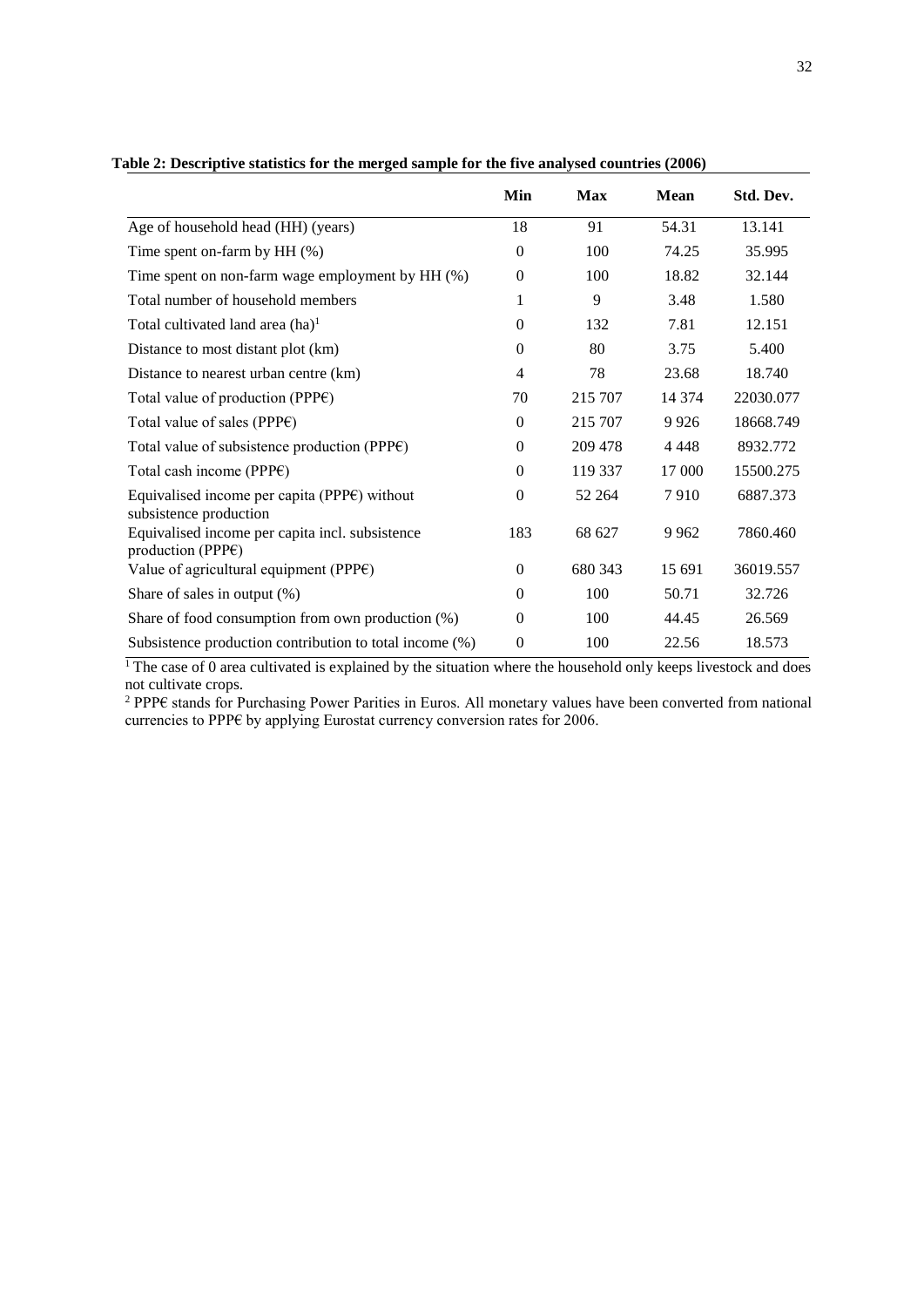|              |              | <b>Poverty line excluding subsistence</b><br>production |              | Poverty line including subsistence<br>production |  |
|--------------|--------------|---------------------------------------------------------|--------------|--------------------------------------------------|--|
|              | <b>Below</b> | <b>Above</b>                                            | <b>Below</b> | Above                                            |  |
| Bulgaria     | 26.6         | 73.4                                                    | 8.9          | 91.1                                             |  |
| Hungary      | 11.5         | 88.5                                                    | 9.1          | 90.9                                             |  |
| Poland       | 9.5          | 90.5                                                    | 2.0          | 98.0                                             |  |
| Romania      | 5.2          | 94.8                                                    | 1.6          | 98.4                                             |  |
| Slovenia     | 24.6         | 75.4                                                    | 15.8         | 84.2                                             |  |
| Sample total | 15.1         | 84.9                                                    | 7.0          | 93.0                                             |  |

#### **Table 3: Household distribution by country (%)**

**Table 4: Comparison of households below, above and shifted above the poverty line by the valuation of subsistence production, sample merged for the five countries (ANOVA analysis)**

|                                                            | <b>Below</b><br>poverty<br>line | Above<br>poverty<br>line | <b>Shifted</b><br>above<br>poverty<br>line | <b>Total</b> | $F -$<br>value     | Sig.  |        |
|------------------------------------------------------------|---------------------------------|--------------------------|--------------------------------------------|--------------|--------------------|-------|--------|
|                                                            | $N = 71$                        | $N = 859$                | $N = 82$                                   | $N = 1012$   |                    |       |        |
| Age of household head (HH) (years)                         | 55.42                           | 54.28                    | 53.67                                      | 54.31        | 0.353              | 0.703 |        |
| Education level of $HH1$                                   | 2.75                            | 3.22                     | 3.04                                       | 3.17         | 11.053             | 0.000 | ***    |
| Time spent on-farm by HH (%)                               | 81.52                           | 72.54                    | 85.88                                      | 74.25        | 6.779              | 0.001 | ***    |
| Time spent on non-farm wage<br>employment by HH (%)        | 12.32                           | 20.17                    | 10.27                                      | 18.82        | 5.156              | 0.006 | ***    |
| Total number of household members                          | 3.82                            | 3.42                     | 3.74                                       | 3.48         | 3.361              | 0.035 | **     |
| Equivalised household size                                 | 2.32                            | 2.13                     | 2.26                                       | 2.15         | 3.473              | 0.031 | **     |
| Total cultivated land area (ha)                            | 4.39                            | 8.34                     | 5.18                                       | 7.81         | 5.617              | 0.004 | ***    |
| Distance to most distant plot (km)                         | 2.33                            | 3.91                     | 3.30                                       | 3.75         | 3.123              | 0.044 | **     |
| Distance to biggest plot (km)                              | 1.83                            | 2.55                     | 1.53                                       | 2.41         | 4.743              | 0.009 | ***    |
| Size of biggest plot (ha)                                  | 1.52                            | 2.90                     | 1.71                                       | 2.71         | 4.650              | 0.010 | ***    |
| Share of sales in output (%)                               | 39.68                           | 53.29                    | 33.28                                      | 50.71        | 18.990             | 0.000 | ***    |
| Share of food consumption from own<br>production (%)       | 46.76                           | 43.72                    | 50.12                                      | 44.45        | 2.349              | 0.096 | $\ast$ |
| Subsistence production contribution to<br>total income (%) | 24.35                           | 20.36                    | 44.08                                      | 22.56        | 69.763             | 0.000 | ***    |
| Total value of production (PPP $\varepsilon$ )             | 6227                            | 15253                    | 12221                                      | 14374        | 5.990              | 0.003 | ***    |
| Total value of sales (PPP€)                                | 4693                            | 10879                    | 4475                                       | 9926         | 7.500              | 0.001 | ***    |
| Total value of subsistence production<br>(PPPE)            | 1534                            | 4374                     | 7745                                       | 4448         | 9.553              | 0.000 | ***    |
| Value of agricultural equipment<br>(PPPE)                  | 7594                            | 17135                    | 9472                                       | 15691        | 2.740              | 0.065 | $\ast$ |
| Distance to nearest urban centre (km)                      | 20.68                           | 23.45                    | 28.68                                      | 23.68        | 3.922<br>$X^{2??}$ | 0.020 | **     |
| HH female $(\%)$                                           | 11.7                            | 78.9                     | 9.4                                        | 16.2         | 7.242              | 0.027 | **     |
| HH male $(\%)$                                             | 6.2                             | 85.9                     | 7.9                                        | 83.8         |                    |       |        |

\* Significant at 10% level; \*\* Significant at 5% level; \*\*\* Significant at 1% level

<sup>1</sup> Five education levels were recorded: 1 no schooling, 2 primary school, 3 middle school, 4 high school and 5 university degree.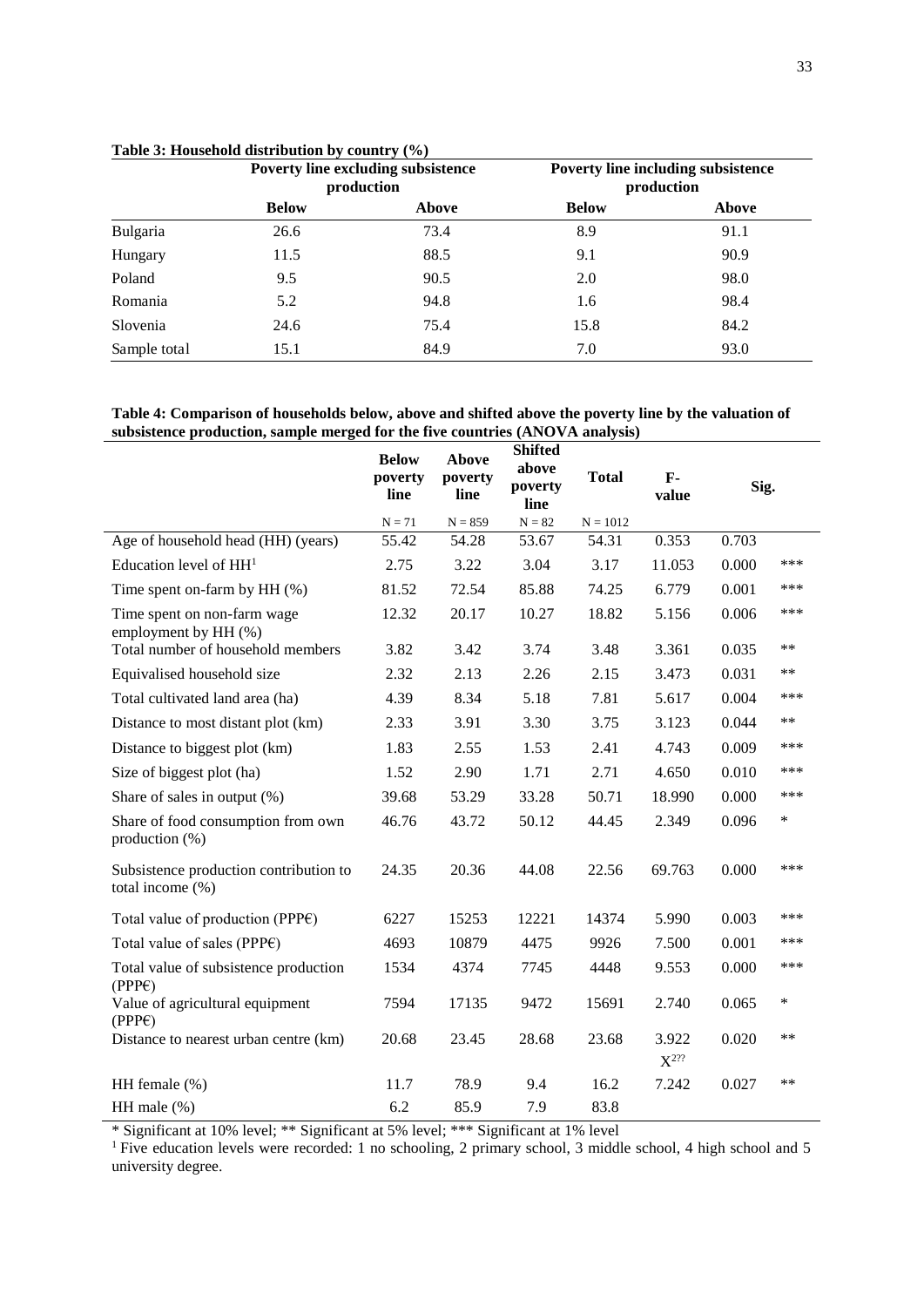|                                                                     |                          | <b>Cluster</b>             |                                      |             |                          |  |  |
|---------------------------------------------------------------------|--------------------------|----------------------------|--------------------------------------|-------------|--------------------------|--|--|
|                                                                     | $\mathbf{1}$<br>$n = 20$ | $\overline{2}$<br>$n = 61$ | $\overline{\mathbf{3}}$<br>$n = 530$ | 4<br>$n=90$ | <b>Mean</b><br>$N = 701$ |  |  |
|                                                                     |                          |                            |                                      |             |                          |  |  |
| Financial Capital                                                   |                          |                            |                                      |             |                          |  |  |
| Total cash income (PPP $\varepsilon$ )                              | 46551                    | 51958                      | 13481                                | 21759       | 18840                    |  |  |
| Income per capita excl. subsistence production (PPP $\varepsilon$ ) | 17045                    | 23387                      | 6244                                 | 9247        | 8431                     |  |  |
| Income per capita incl. subsistence production (PPP $\varepsilon$ ) | 21300                    | 27208                      | 8158                                 | 12700       | 10776                    |  |  |
| Human Capital                                                       |                          |                            |                                      |             |                          |  |  |
| Age of head of the household                                        | 51                       | 52                         | 54                                   | 49          | 53                       |  |  |
| Household off-farm work, time allocation (%)                        | 28.6                     | 41.3                       | 35.7                                 | 22.8        | 34.3                     |  |  |
| Natural Capital                                                     |                          |                            |                                      |             |                          |  |  |
| Cultivated land area (ha)                                           | 32.58                    | 20.80                      | 5.80                                 | 17.07       | 9.33                     |  |  |
| Land area owned (ha)                                                | 22.32                    | 11.40                      | 5.15                                 | 14.20       | 7.36                     |  |  |
| Financial Capital                                                   |                          |                            |                                      |             |                          |  |  |
| Value of agricultural equipment (PPP $\varepsilon$ )                | 124179                   | 17071                      | 5635                                 | 39728       | 14426                    |  |  |
| Social Capital                                                      |                          |                            |                                      |             |                          |  |  |
| Active membership of co-op (%)                                      | 75.0                     | 50.8                       | 31.9                                 | 44.0        | 36.3                     |  |  |
| Distance to nearest urban centre (km)                               | 13.1                     | 15.5                       | 13.4                                 | 15.0        | 13.8                     |  |  |
| Distance to nearest urban centre (hrs)                              | 0.29                     | 0.30                       | 0.26                                 | 0.30        | 0.27                     |  |  |

### **Table 5: Cluster Analysis – Cluster profiling variables**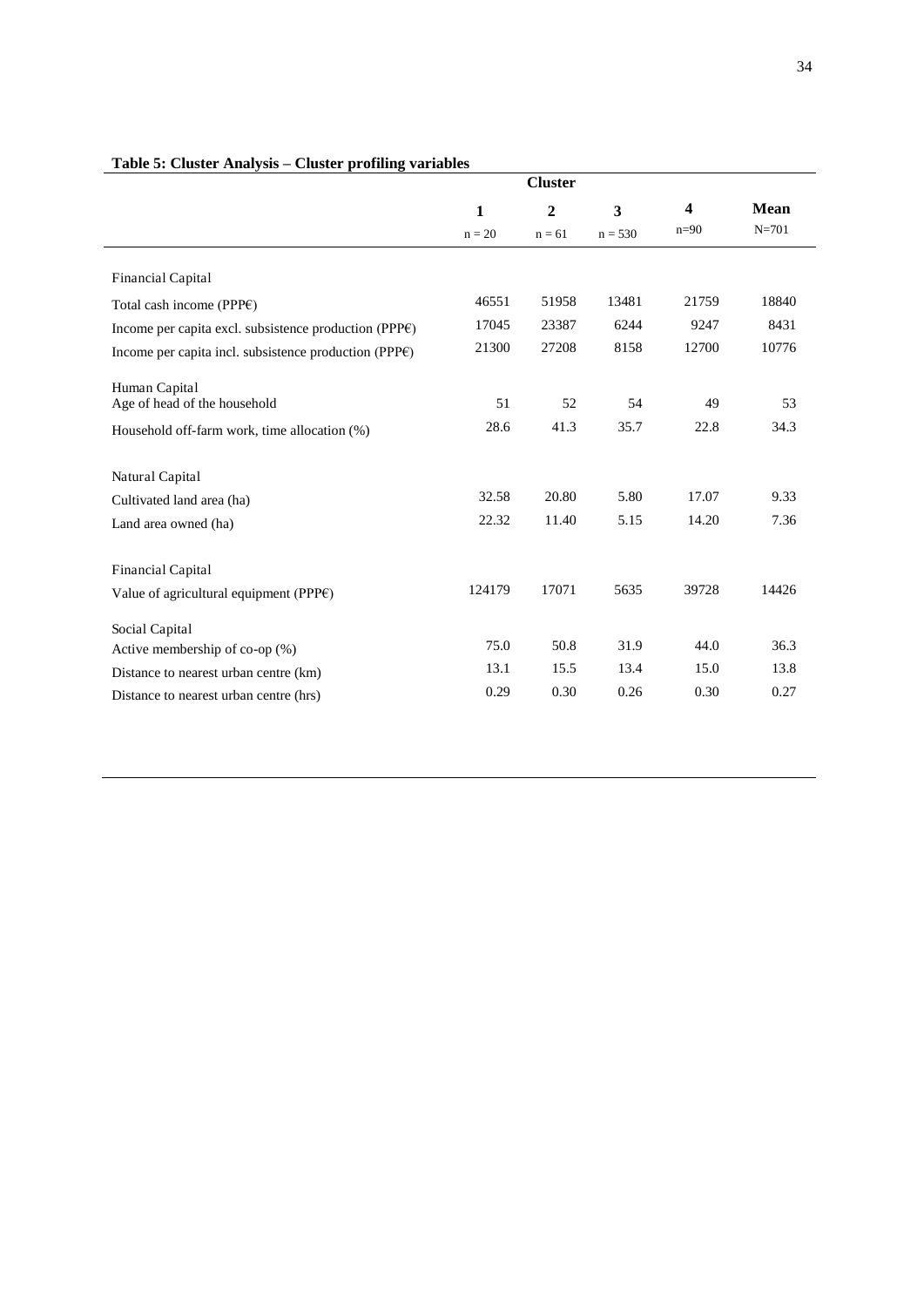#### **Table 6: Continuous variables for cluster validation**

|                                                               | <b>Cluster</b> |              |         |                         |             |               |            |
|---------------------------------------------------------------|----------------|--------------|---------|-------------------------|-------------|---------------|------------|
|                                                               | 1              | $\mathbf{2}$ | 3       | $\overline{\mathbf{4}}$ | <b>Mean</b> | <b>F-test</b> | <b>Sig</b> |
|                                                               | $n=20$         | $n=61$       | $n=530$ | $n=90$                  | $n=701$     |               |            |
| Size of biggest plot (ha)                                     | 6.6            | 6.9          | 2.4     | 4.2                     | 3.1         | 17.6          | ***        |
| Subsistence production contribution to total<br>income $(\%)$ | 20.3           | 11.9         | 23.2    | 25.9                    | 22.5        | 8.6           | ***        |
| Education level of HH                                         | 2.9            | 3.4          | 3.3     | 3.3                     | 3.3         | 1.8           |            |
| Number of household members                                   | 5.1            | 3.9          | 3.6     | 4.3                     | 3.7         | 10.5          | ***        |
| Share of sales in output (%)                                  | 73.1           | 77.0         | 50.8    | 66.5                    | 55.8        | 20.3          | ***        |
| Share of food consumption from own<br>production $(\%)$       | 44.6           | 35.3         | 43.2    | 35.8                    | 41.6        | 3.0           | $**$       |
| Total value of production (PPP $\varepsilon$ )                | 57928          | 42678        | 11217   | 33490                   | 18169       | 87.0          | ***        |
| Total value of sales (PPP $\varepsilon$ )                     | 45094          | 33881        | 7006    | 25301                   | 12798       | 84.7          | ***        |
| Total value of subsistence production (PPP $\varepsilon$ )    | 12834          | 8797         | 4212    | 8190                    | 5371        | 10.3          | ***        |
| Workers to consumers ratio                                    | .70            | .73          | .65     | .68                     | .67         | 1.3           |            |

\*\*\* Significant at the 1% level, \*\* Significant at 5% level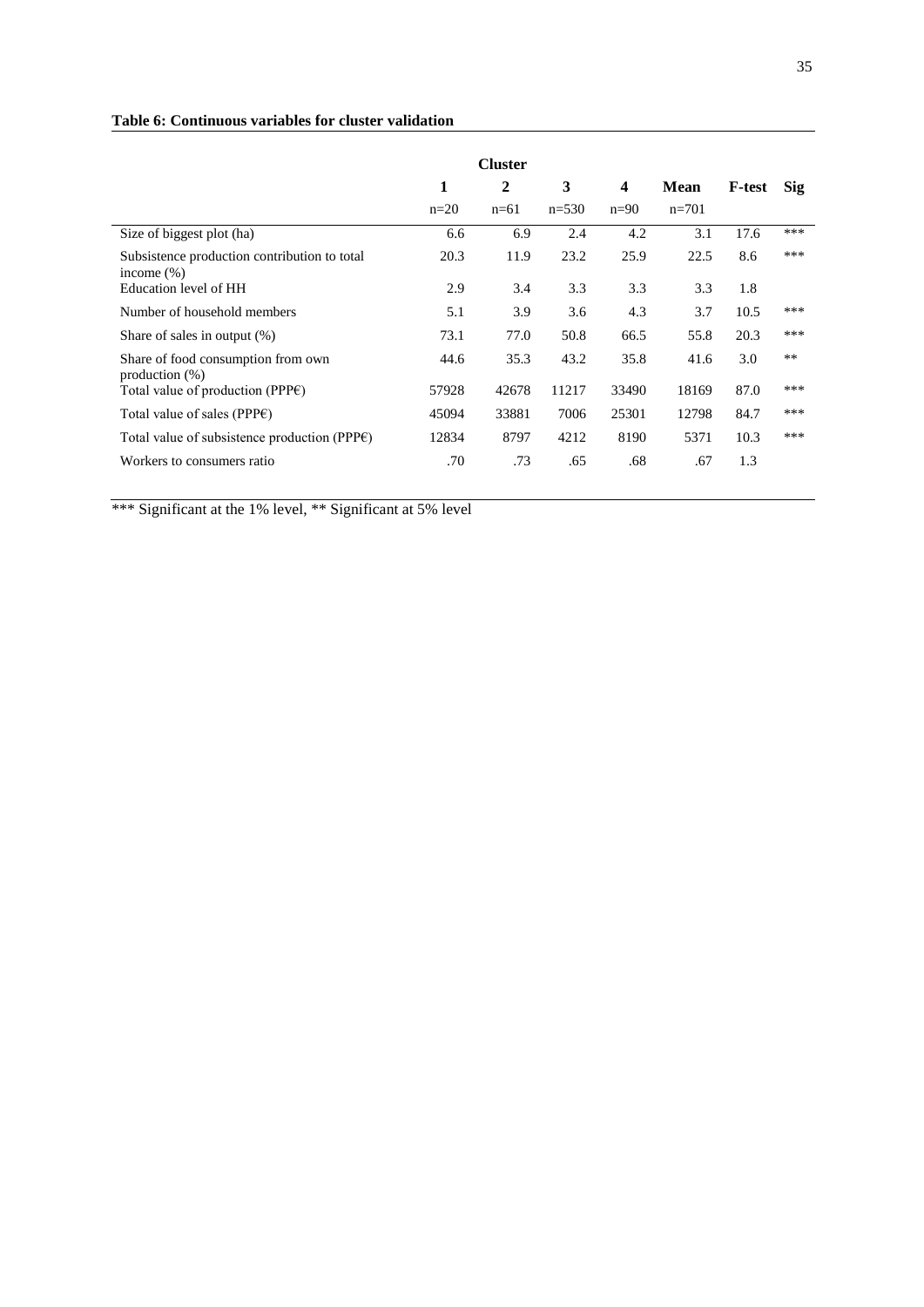|                                                                                                                                                                                    | <b>Cluster membership</b> |                            |                |               |                          |
|------------------------------------------------------------------------------------------------------------------------------------------------------------------------------------|---------------------------|----------------------------|----------------|---------------|--------------------------|
|                                                                                                                                                                                    | 1<br>$n=20$               | $\boldsymbol{2}$<br>$n=61$ | 3<br>$n = 530$ | 4<br>$n = 90$ | <b>Mean</b><br>$n = 701$ |
| Below poverty line<br>- Excluding subsistence production                                                                                                                           | 5.0                       | 0.0                        | 19.2           | 14.3          | 16.5                     |
| - Including subsistence production                                                                                                                                                 | 0.0                       | 0.0                        | 7.9            | 5.5           | 6.7                      |
| Pushed above poverty line when including<br>subsistence production                                                                                                                 | 5.0                       | 0.0                        | 11.3           | 8.8           | 9.8                      |
| Household Characteristics<br>% HH is female                                                                                                                                        | 10.0                      | 18.0                       | 14.5           | 13.2          | 14.5                     |
| No household member self-employed                                                                                                                                                  | 70.0                      | 83.6                       | 93.6           | 85.7          | 91.0                     |
| No household member in wage employment                                                                                                                                             | 36.8                      | 38.3                       | 38.9           | 48.3          | 40.0                     |
| Income from agro-tourism                                                                                                                                                           | 5.0                       | 1.6                        | 0.4            | 2.2           | 0.6                      |
| Household member engaged in artisan / crafts                                                                                                                                       | 0.0                       | 6.6                        | 1.7            | 3.3           | 1.7                      |
| Household member engaged in food                                                                                                                                                   | 0.0                       | 1.6                        | 1.9            | 4.4           | 1.8                      |
| processing<br>Farming with household labour only                                                                                                                                   | 75.0                      | 75.4                       | 85.3           | 83.5          | 83.9                     |
| Use of credit and technical assistance<br>Used credit for production and marketing                                                                                                 | 45.0                      | 19.7                       | 9.0            | 20.2          | 12.4                     |
| Technical assistance used                                                                                                                                                          | 50.0                      | 26.7                       | 9.5            | 29.2          | 14.7                     |
| Main farming technology<br>- Own agricultural machinery                                                                                                                            | 95.0                      | 78.7                       | 52.4           | 96.6          | 61.6                     |
| - Other peoples' agricultural machinery                                                                                                                                            | 0.0                       | 13.1                       | 15.4           | 2.3           | 13.0                     |
| - Manually                                                                                                                                                                         | 5.0                       | 4.9                        | 19.4           | 0.0           | 15.2                     |
| Orientation                                                                                                                                                                        |                           |                            |                |               |                          |
| - Commercial                                                                                                                                                                       | 100.0                     | 86.9                       | 57.5           | 81.3          | 64.3                     |
| - Subsistence                                                                                                                                                                      | 0.0                       | 13.1                       | 42.5           | 18.7          | 35.7                     |
| Self-assessment of level of income<br>- Not enough for food and housing                                                                                                            | 5.0                       | 9.8                        | 23.0           | 4.4           | 19.0                     |
| - Enough for food and housing only                                                                                                                                                 | 30.0                      | 27.9                       | 41.5           | 33.3          | 38.9                     |
| - Enough for food and housing and to cover                                                                                                                                         | 50.0                      | 50.8                       | 31.4           | 50.0          | 36.1                     |
| some extra needs<br>- Sufficient to cover a wide range of needs and<br>live comfortably<br>Importance of contribution of own production<br>to household welfare<br>- Not important | 15.0<br>16.7              | 11.5<br>38.3               | 4.0<br>16.3    | 12.2<br>33.3  | 6.0<br>20.5              |
| - Very important                                                                                                                                                                   | 77.8                      | 48.3                       | 39.1           | 37.8          | 40.8                     |
| - Essential for survival                                                                                                                                                           | 5.6                       | 13.3                       | 44.6           | 28.9          | 38.7                     |

#### **Table 7: Binary variables for cluster validation, (share of cluster membership, %)**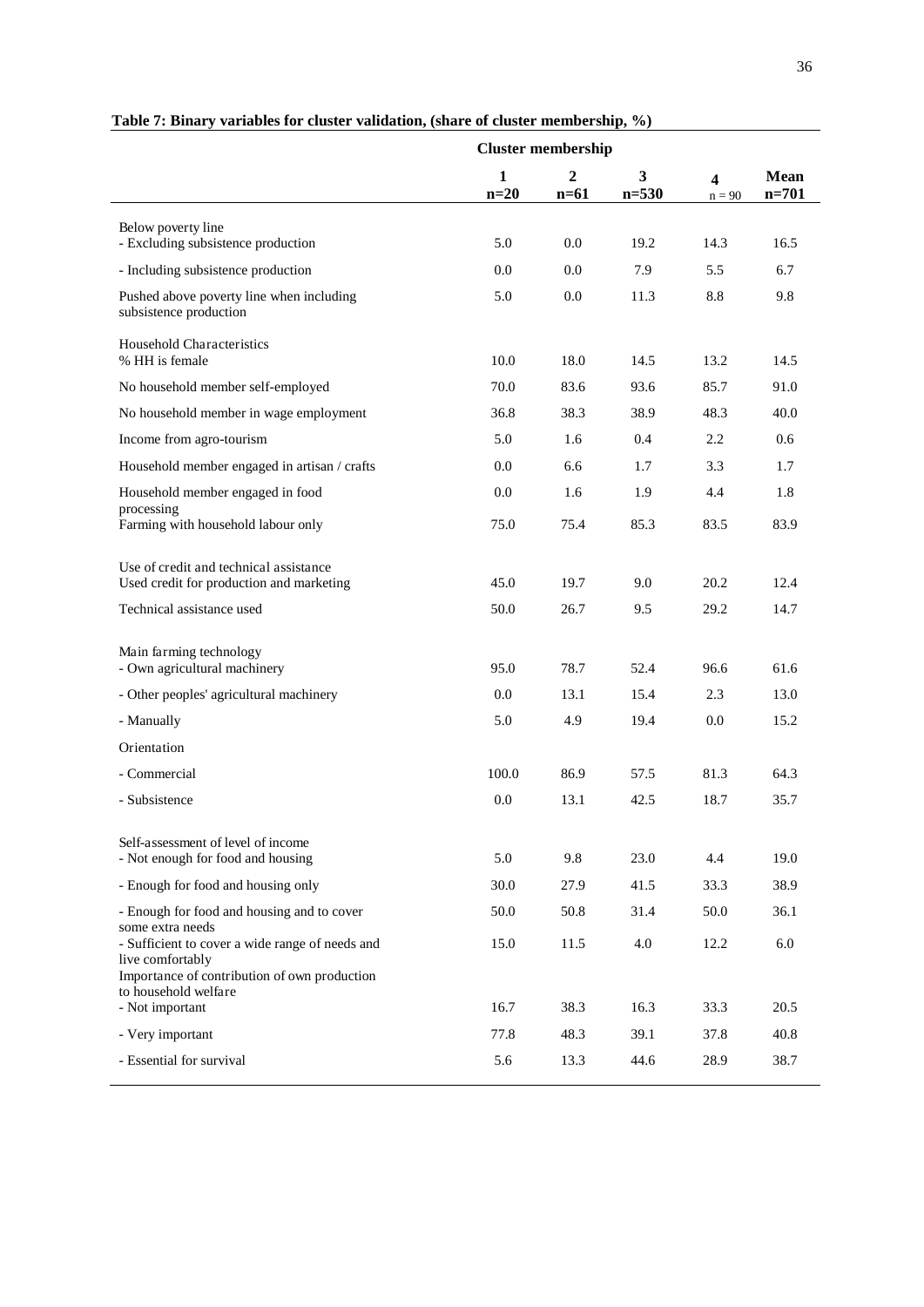|                                                      | <b>Cluster membership</b> |                |           |                         |              |  |
|------------------------------------------------------|---------------------------|----------------|-----------|-------------------------|--------------|--|
|                                                      | 1                         | $\overline{2}$ | 3         | $\overline{\mathbf{4}}$ | <b>Total</b> |  |
|                                                      | $n = 20$                  | $n = 61$       | $n = 530$ | $n=90$                  |              |  |
| Country membership within clusters                   |                           |                |           |                         |              |  |
| Bulgaria                                             | 0.9                       | 7.5            | 88.7      | 2.8                     | 100          |  |
| Hungary                                              | 2.5                       | 13.6           | 65.4      | 18.5                    | 100          |  |
| Poland                                               | 0.9                       | 4.4            | 76.7      | 18.1                    | 100          |  |
| Romania                                              | 2.3                       | 9.1            | 81.8      | 6.8                     | 100          |  |
| Slovenia                                             | 9.5                       | 14.6           | 56.9      | 19.0                    | 100          |  |
| Cluster total:                                       | 2.8                       | 8.7            | 75.5      | 13.0                    | 100          |  |
| Share of aggregated sample values                    |                           |                |           |                         |              |  |
| Cultivated land area                                 | 9.9                       | 19.4           | 46.9      | 23.7                    | 100          |  |
| Value of production (PPP $\varepsilon$ )             | 9.1                       | 20.4           | 46.6      | 23.9                    | 100          |  |
| Value of agricultural equipment (PPP $\varepsilon$ ) | 24.5                      | 10.3           | 29.5      | 35.7                    | 100          |  |

#### **Table 8: Cluster membership by country (%)\* and contribution of total production**